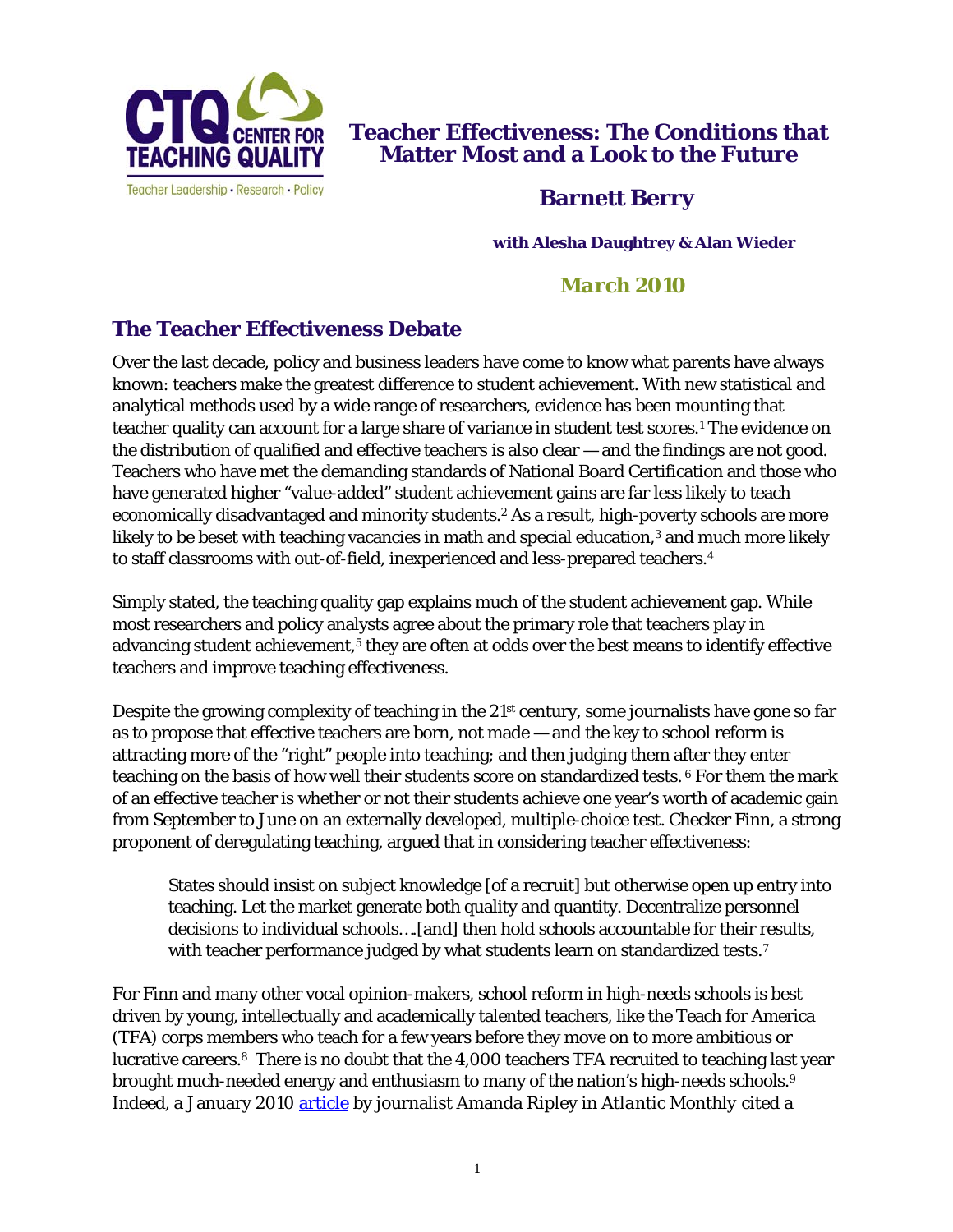variety of individual characteristics that Teach for America possess that appear to be important for teaching in high needs schools. Many of these traits, such as personal "grit," cannot be taught to teachers. But Ms. Ripley's portrayal of William Taylor of Washington, DC – a well-prepared, university-trained new teacher – suggested that the key to effective teaching is both how teachers learn to analyze their practice as well as how they are supported by good administrators and sound teacher recruitment and preparation policies.

In fact, Ms. Ripley concludes that, "if school systems hired, trained, and rewarded teachers according to the principles…identified [to sustain effective teaching], then teachers would not need to work so hard. They would be operating in a system designed in a radically different way—designed, that is, for success."<sup>10</sup> In other words, the challenge of providing effective teaching in every school is less about problems with individual teachers and more about the problems with the systems in which teachers are embedded.

In reality, the right kind of teacher education and certification does matter for teaching effectiveness. But the research shows clearly that there is more variation within traditional preparation programs or "short-cut" alternative ones than there is between them, suggesting that "right kind" means something different than what the pundits or traditionalists suggest. The policy issue on which we have to focus is not how to choose between the two pathways. Rather, we have to figure out what best practices for preparation programs – *any* preparation program and through *either* pathway – ensure that teachers are prepared to teach effectively, especially in high-needs schools.

In addition, there is no question that many state licensing rules serve as barriers to recruiting talented teachers. But the challenge for policymakers is to open up pathways to the teaching profession without sacrificing the quality of professional preparation. This issue is a serious one, because over the last 5 years the number of alternative certification entrants into teaching has doubled – and now almost one in three new recruits enters teaching through a non-traditional pathway.11 However, 22 percent of these programs require no mentoring, a component that researchers find critical to the development of effective teaching skills. Of those that do, only 30 percent of the recruits reported that they work with their mentors more than once a week; and only 10 percent work with their mentors on a daily basis.<sup>12</sup> Quality counts, especially when training the professionals who work with American children – and it is clear that shortcuts with not only quantity of time but also quality of time are being taken in many of these programs.

But how we define "quality" and "effectiveness" in teaching and teacher training is also critically important, and is no simple matter. While new tools must be developed to identify effective teachers, policymakers should not be seduced by the prospects of relying solely on standardized test results as a means to determine who teaches effectively. Teachers make countless complex decisions each day, in often very different contexts, with wildly variable supports for their work with increasingly diverse students. New measurement tools (e.g., value-added methods) can represent important breakthroughs for focusing teacher effects on student achievement. But even the researchers who study and develop them often admit that they are no silver bullets. And too few analysts, when considering teaching effectiveness, take a hard look to the future and needs of students and teachers who serve them.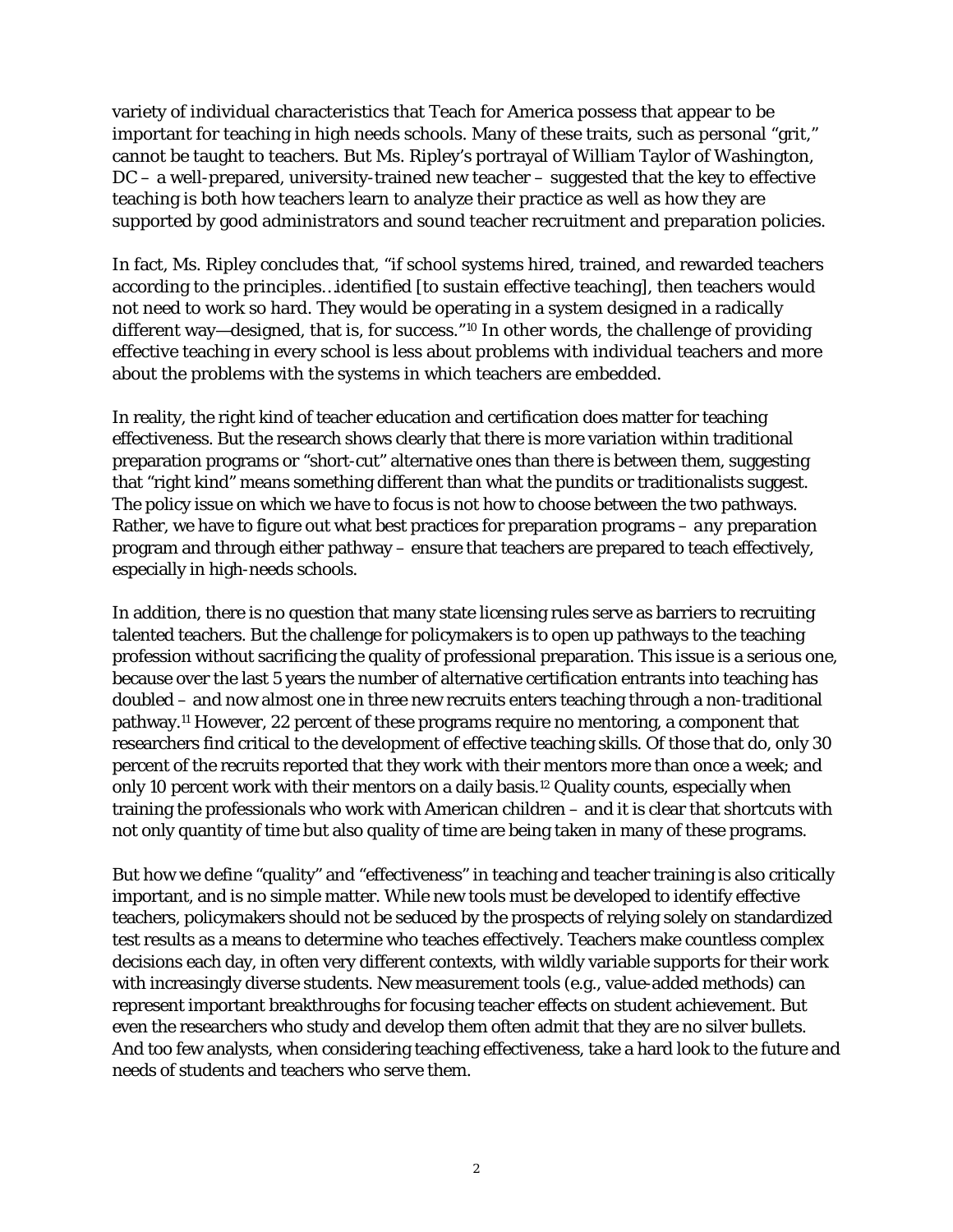#### *Which Measures? To Use Valued-Added Scores or Not*

г

Some researchers and analysts suggest that current standardized tests now in place are always the most accurate means of assessing student progress and teacher effectiveness. Researchers have been refining value-added methods (VAMs), establishing important statistical breakthrough in analyzing standardized test results for signs of student progress and teacher impact. Some school reformers argue value-added scores from these tests should be the primary metric for evaluating teachers and increasing accountability. In fact, although today's value-added systems for measuring teacher effects can provide very useful information, the data are not always reliable measures for making high-stakes decisions. In fact, a recent study revealed that a large percentage of teachers who were identified as the *most ineffective* in one year were then calculated as most ineffective in the next year.13 For example, in Duval County, literally 30 percent of the teachers identified as the least effective (bottom quintile) in 2001, were ranked in the top two quintiles in 2002 (See Table 1 below.)

| (percent of teachers by row) |                    |
|------------------------------|--------------------|
|                              | Ranking in 2001-02 |

┓

*Table 1: Quintile rankings of estimated math teacher effects in 2000-01 and 2001-02* 

|                              |                              | <b>Ranking in 2001-02</b> |                      |                     |                      |                   |  |  |
|------------------------------|------------------------------|---------------------------|----------------------|---------------------|----------------------|-------------------|--|--|
| <b>Ranking in</b><br>2000-01 |                              | <b>Bottom</b><br>20%      | <b>Second</b><br>20% | <b>Third</b><br>20% | <b>Fourth</b><br>20% | <b>Top</b><br>20% |  |  |
| <b>Bottom 20%</b>            | San Diego                    | 35                        | 16<br>25             |                     | 14                   | 11                |  |  |
|                              | Duval Co., FL                | 30                        | 20                   | 20                  | 12                   | 18                |  |  |
|                              | Hillsborough<br>Co., FL      | 29                        | 23                   | 20                  | 17                   | 11                |  |  |
|                              | Orange Co., FL               | 34                        | 23                   | 23                  | 10                   | 10                |  |  |
|                              | Palm Beach<br>Co., FL        | 24                        | 12                   | 22                  | 26                   | 16                |  |  |
|                              | <b>San Diego</b>             | 12                        | 9                    | 25                  | 24                   | 29                |  |  |
|                              | Duval Co., FL                | 14                        | 13                   | 22                  | 25                   | 27                |  |  |
| <b>Top 20%</b>               | Hillsborough<br>Co., FL      | 10                        | 13                   | 18                  | 29                   | 31                |  |  |
|                              | Orange Co., FL               | 7                         | 19                   | 17                  | 26                   | 31                |  |  |
|                              | <b>Palm Beach</b><br>Co., FL | 13                        | 18                   | 18                  | 20                   | 22                |  |  |

**SOURCE: Sass, T. (2008). The stability of valueadded measures of teacher quality and implications for teacher compensation policy. Washington DC: CALDER.**

Beyond the instability of test score data, there are two other reasons for caution in the use of student test scores as a single metric of teaching effectiveness. First, the efficacy of VAMs can be undermined by unreliable standardized tests, or those that cover only some state and district learning objectives. These limitations lead to serious questions about its use to assess individual teacher effectiveness, or even reliable estimates of student learning growth. Also, an important aspect of evaluation tools of any type is that they offer useful formative feedback, telling professionals exactly what to improve about their performance and suggesting how they might do so. When teachers receive data based on once-a-year standardized tests, they rarely are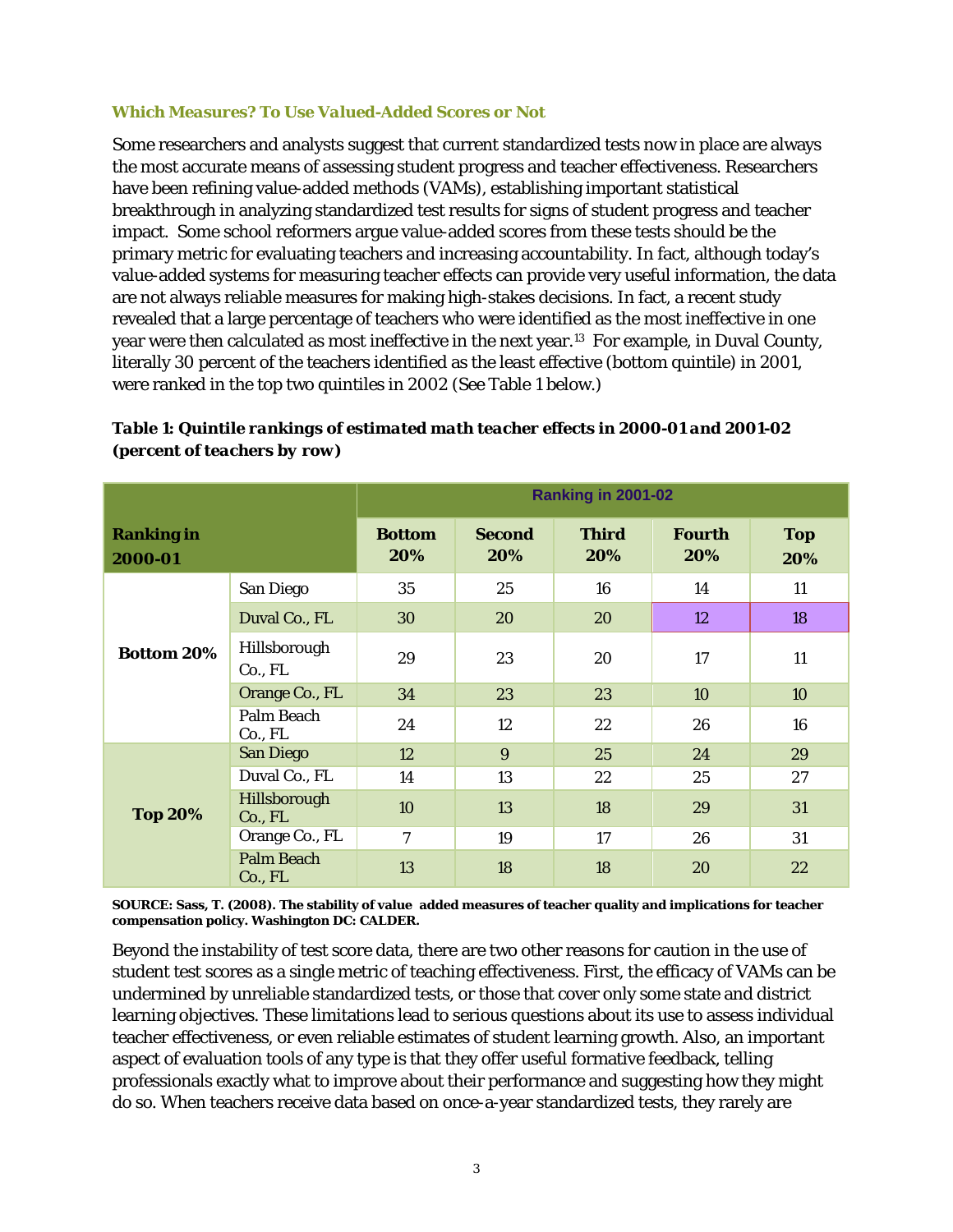informed of why they are or are not effective in teaching their students. They simply have raw scores, absent any deeper analytics that can help them improve their classroom teaching practices. There are ineffective teachers in schools across this country – but there might be fewer if our evaluation systems offered them constructive tools for improvement.

These cautions do not mean that student test score results have no place as part of a comprehensive performance review system. However, they have to be the right tests, with tools that accurately and reliably measure student growth. For example, a fifth grade teacher may teach students who are reading at the second grade level, but the state tests do not have enough items to capture a year's worth of such students' academic growth because the test items cover only fourth to sixth grade level content. In addition, many students in high-needs schools are highly mobile and do not complete a full year of instruction in a given teacher's classroom, while others are taught the same subjects by more than one teacher. Testing tools currently in use do not account for all these variations. To some degree, we might say that while our teaching effectiveness shortfalls may be large, our shortfalls in *measuring* teaching effectiveness and student achievement are even larger.

These complex issues undermine the proposed single-minded uses of VAM, and they also contribute to teachers' distrust of testing programs. Teachers increasingly agree that student performance should be a component of their evaluations, but are hesitant to agree that today's tests are the best measure of student learning. In fact, in a 2009 national poll, teachers were asked to rate the accuracy of different measures for "indicating [their] success as a teacher."14 The results are compelling: only 12 percent believed that current standardized tests were excellent measures. More than twice as many teachers believe that comparing their students' learning (beyond test scores) were excellent measures. But almost half (46 percent) reported that student engagement measures were the most appropriate data upon which to determine their teaching effectiveness. (See Table 2.)





**SOURCE: Coggshall, J. G., Ott, A., Behrstock, E. & Lasagna, M. (2009).** *Supporting teacher talent: The view from Generation Y***. Washington, DC and New York: Public Agenda and Learning Point Associates. Retrieved February 25, 2010 at http://www.publicagenda.org/pages/supporting-teacher-talent-view-from-Generation-Y.**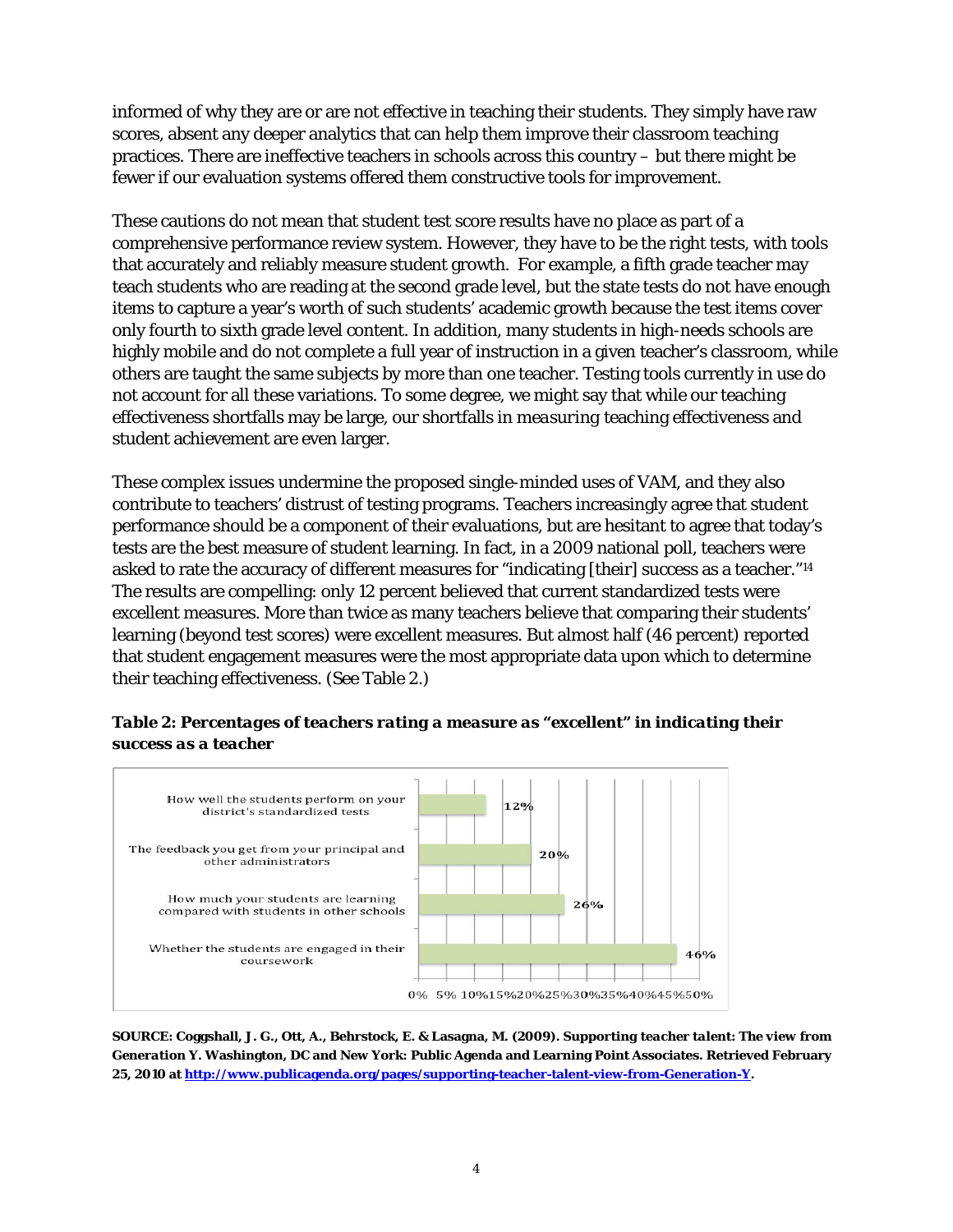No doubt this is why the Gates Foundation is focusing closely on building more accurate, useful and reliable evaluation systems. The Measures of Teacher Effectiveness (MET) project will be assembling evidence from over 3,000 teachers in six diverse school districts with a comprehensive approach to developing better metrics for teacher performance reviews. The project will assemble multiple measures of teacher effects on student learning: examining student achievement gains on current standardized tests; observing teachers in their classrooms to offer formative and summative feedback; allowing teachers to view and analyze their own teaching through classroom video recordings; and developing teachers' ability to diagnose student misconceptions of content they are learning, as well as student engagement indicators. The Gates approach to developing better measures of effective teaching suggests that test scores are necessary, but not sufficient on their own.

There is one final, important element of teaching and learning that current student testing and teacher evaluation systems miss: the importance of collaboration and peer learning. The role of collaboration in making teachers more satisfied with their positions and the profession is fairly well understood by researchers.<sup>15</sup> However, recent polling data show that collaboration is also a major contributor to effective teaching and learning. Over 90 percent of the nation's teachers report that their colleagues contribute to their teaching effectiveness.16 (See Figure 1.) New teachers, in particular, were more likely to strongly agree that their success in the classroom hinged on the effectiveness of others.



*Figure 1: Teachers who agree that "other teachers contribute to my success in the classroom"* 

**SOURCE: MetLife 2009 Survey of the American Teacher** 

In another recent study, using 11 years of matched teacher and student achievement data, researchers were able to isolate and quantify the added value generated by such collective expertise. They find that most value-added gains are attributable to teachers who are more experienced and better-qualified, and who stay together as teams within their schools. Drawing on sophisticated analyses, the researchers found that peer learning among small groups of teachers seems to be the most powerful predictor of improved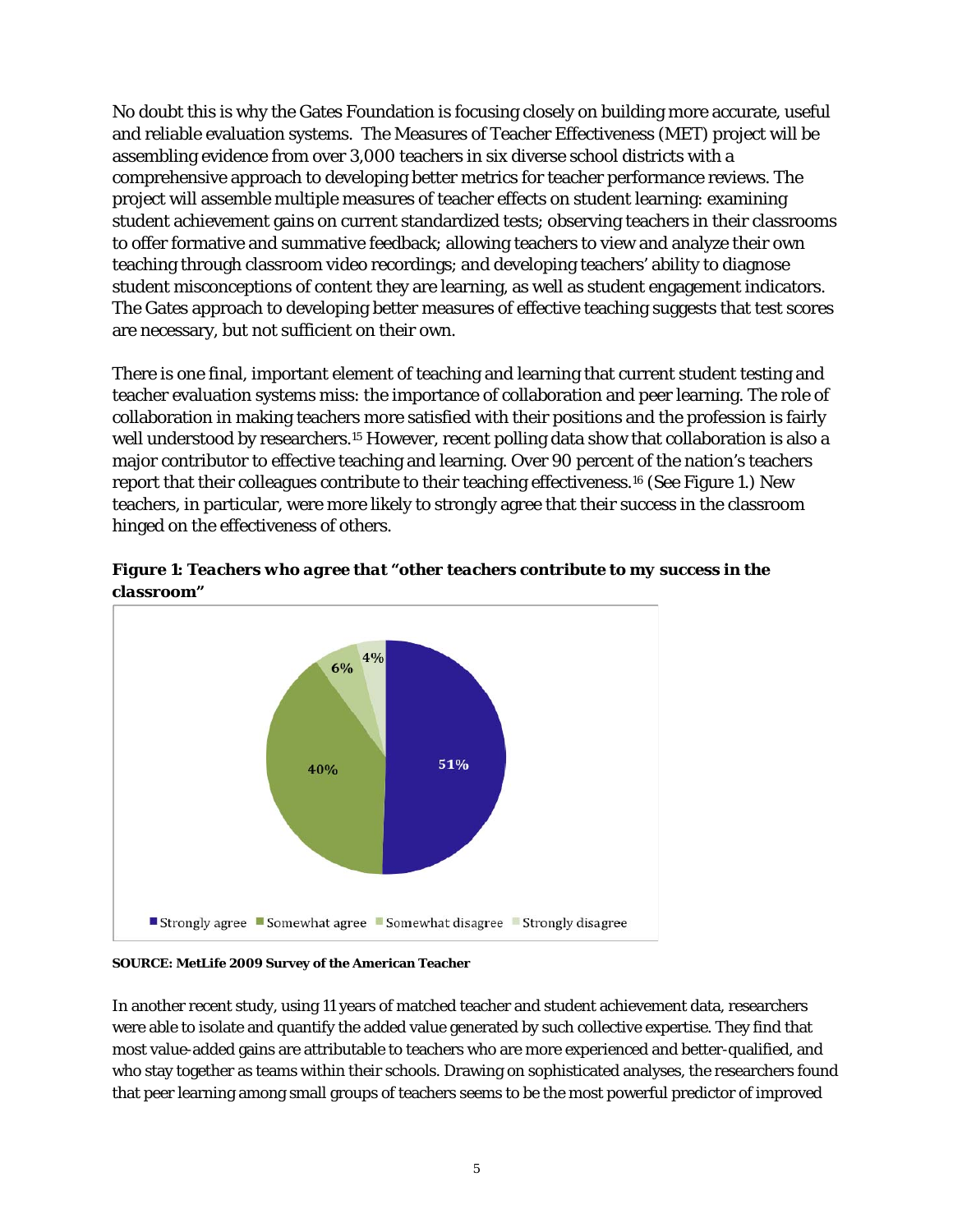student achievement over time.17 (See Table 3.) *Education Week*, in reporting on this groundbreaking research, concluded: "[T]eachers raise their games when the quality of their colleagues improves."18

|                                                                                                                                                                                | <b>Reading Score Impacts</b><br>(in standard deviations) | <b>Math Score Impacts</b><br>(in standard deviations) |
|--------------------------------------------------------------------------------------------------------------------------------------------------------------------------------|----------------------------------------------------------|-------------------------------------------------------|
| As estimated value-added of teachers'<br>peers increases, their students'<br>achievement scores simultaneously<br>increase.                                                    | $+2.6%$                                                  | $+4.0\%$                                              |
| Two years after collaborations end,<br>teachers still post greater student<br>achievement gains, suggesting lasting<br>positive effects of collaboration and<br>peer learning. | $+7.2%$                                                  | $+7.8%$                                               |

*Table 3: Development of shared expertise leads to significant student gains* 

**SOURCE: Jackson, C. K. & Bruegmann, E. (2009, July). Teaching students and teaching each other: The importance of peer learning for teachers. NBER Working Paper 15202. Cambridge, MA: NBER.**

These data — and our long-standing work with accomplished teachers across the nation through our virtual community, Teacher Leaders Network — have pressed us to look even more critically at the role that school conditions play in defining and developing teacher effectiveness. It seems that a comprehensive definition of "teacher and teaching effectiveness" should go beyond what an individual teaching professional does (or does not) do in the classroom, to include the whole structure of the school in which that individual teacher is embedded. Indeed, there are schools where talented teachers are not nearly as effective as they could be under other conditions, and vice versa. But what are those conditions?

## **Teacher Working Conditions and Teaching Effectiveness**

A plethora of studies show that many factors and circumstances determine whether qualified teachers can teach effectively. Effective teaching is not just about teachers' knowledge, skills, and dispositions — but also about the conditions under which they work. Education thought leaders from a variety of viewpoints are increasingly acknowledging this as a practical reality for making teachers in high-needs and low-performing schools more effective.

Successful efforts to raise teaching quality and student achievement, especially in high-needs schools, require an intensive focus on working conditions: making sure teachers teach in the fields in which they are prepared; have adequate time to work with colleagues on matters of instruction; have ready access to information, materials and technology; and receive helpful feedback about their teaching.19 Rosenholtz's landmark study of two decades ago concluded that "learning-enriched schools" were characterized by "collective commitments to student learning in collaborative settings…where it is assumed improvement of teaching is a collective rather than individual enterprise, and that analysis, evaluation, and experimentation in concert with colleagues are conditions under which teachers improve."20 One recent study found that students achieve more in mathematics and reading when they attend schools characterized by higher levels of teacher collaboration for school improvement.<sup>21</sup>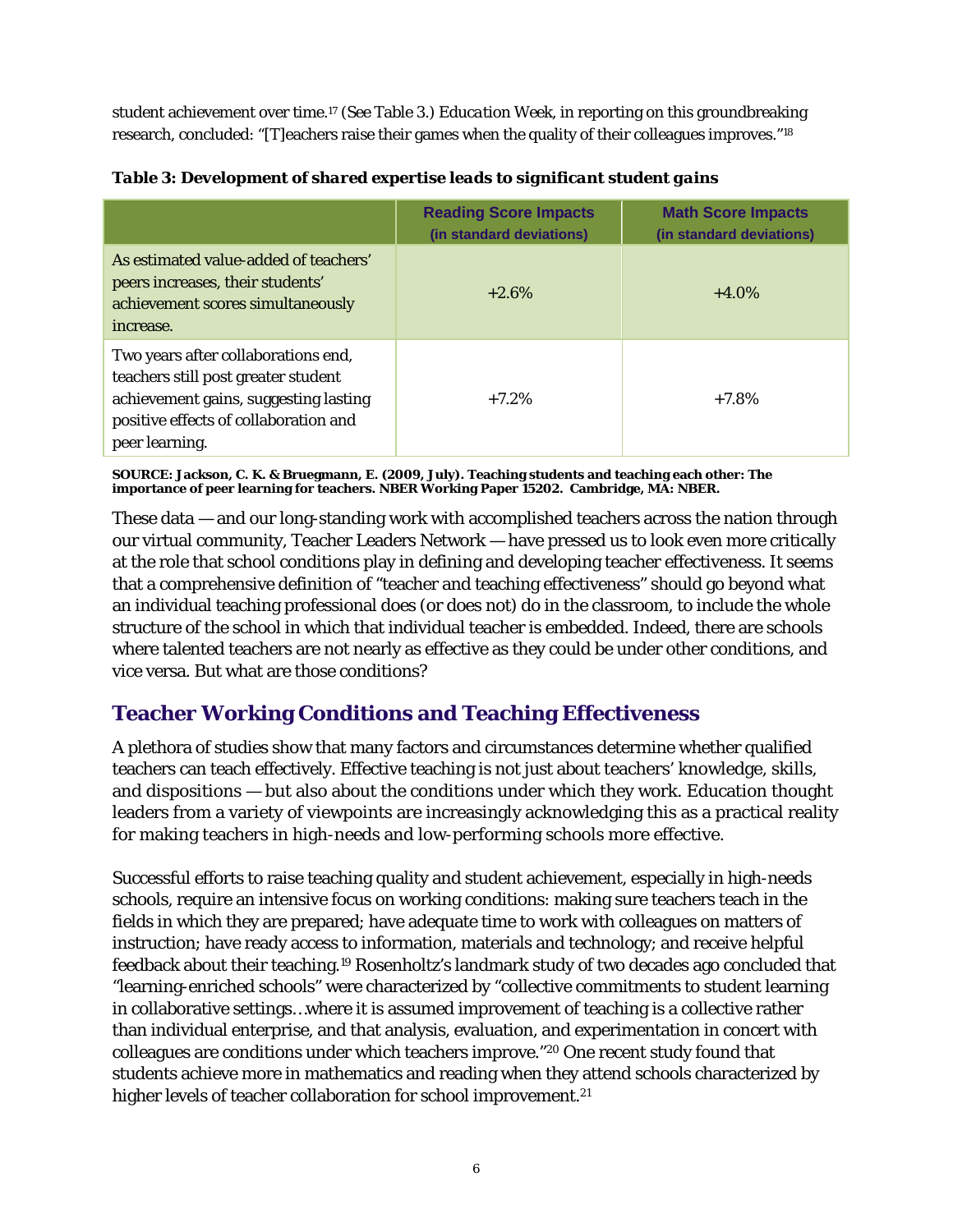Other researchers have found that school characteristics such as smaller size and common planning time are key to supporting professional learning communities, which can encourage effective innovation.<sup>22</sup> They have also found that teachers who participate in structured dialogues to analyze student work and collectively solve problems in their schools are more likely to change their teaching practices and improve student achievement.<sup>23</sup> Still other researchers have found that professional development using "scientifically rigorous methodologies" and characterized by depth and duration (30 to 100 hours of time over six months to a year) was likely to impact student achievement positively. Despite this research, high-intensity, job-embedded collaborative learning is not very common among teachers in American schools.24 Some analysts have claimed that cultivating these teacher working conditions and building a sense of trust in schools are critical factors in school reform – as both have been linked to greater teacher effectiveness, irrespective of the academic ability of teachers and whether they attended a competitive college.25

Teaching in a high-needs school is often a frenetic experience. Many teachers find it necessary to put in well over 60 hours a week to manage multiple interventions, meet the social and emotional needs of their students, mediate conflicts when out-of-school turmoil spills over into the classroom, cope with the complexity of teaching highly mobile students, and deal with the constant pressure to prepare for high-stakes tests. A recent Public Agenda poll revealed that teachers, young and old, are primarily "disheartened" by the overemphasis on standardized tests as the tool to judge them and their schools.<sup>26</sup> This effect is certainly heightened in our most challenging school environments.

Many teachers in high-needs schools also struggle to find resources they can use to differentiate instruction for students with varying special needs, including the growing number of students who are learning English as a second language. The pressure to do a nearly impossible job is tremendous. In the absence of supportive working conditions, the human price – all too often – is professional burnout. In a widely read *Washington Post* article, former Teach For America recruit Sarah Fine described why she resigned from teaching after administrators "steadily expand[ed] the workload and workday" while "more and more major decisions were made behind closed doors, and more and more teachers felt micromanaged rather than supported."<sup>27</sup>

CTQ's work with teachers in high-needs schools has led us to look carefully at the kinds of working conditions that seem to matter most for student achievement. Since we started our investigations over five years ago, we have surveyed over 300,000 teachers in seven different states and several major urban school districts. Like other investigators, we have found that quality school leadership, more time for planning and collaboration, and opportunities to take an active role in school decision-making processes all correlate highly with teachers' plans to remain in teaching. In some cases, we also found that these factors related to improved student achievement.28

We have learned that elementary school teachers are far more positive about their working conditions, when compared to their middle and high school counterparts; new teachers who have quality support are more likely to report they will remain in teaching; and teachers who report relatively low levels of satisfaction with their professional development often do not have access to the kinds of training they believe they need. These findings are not surprising for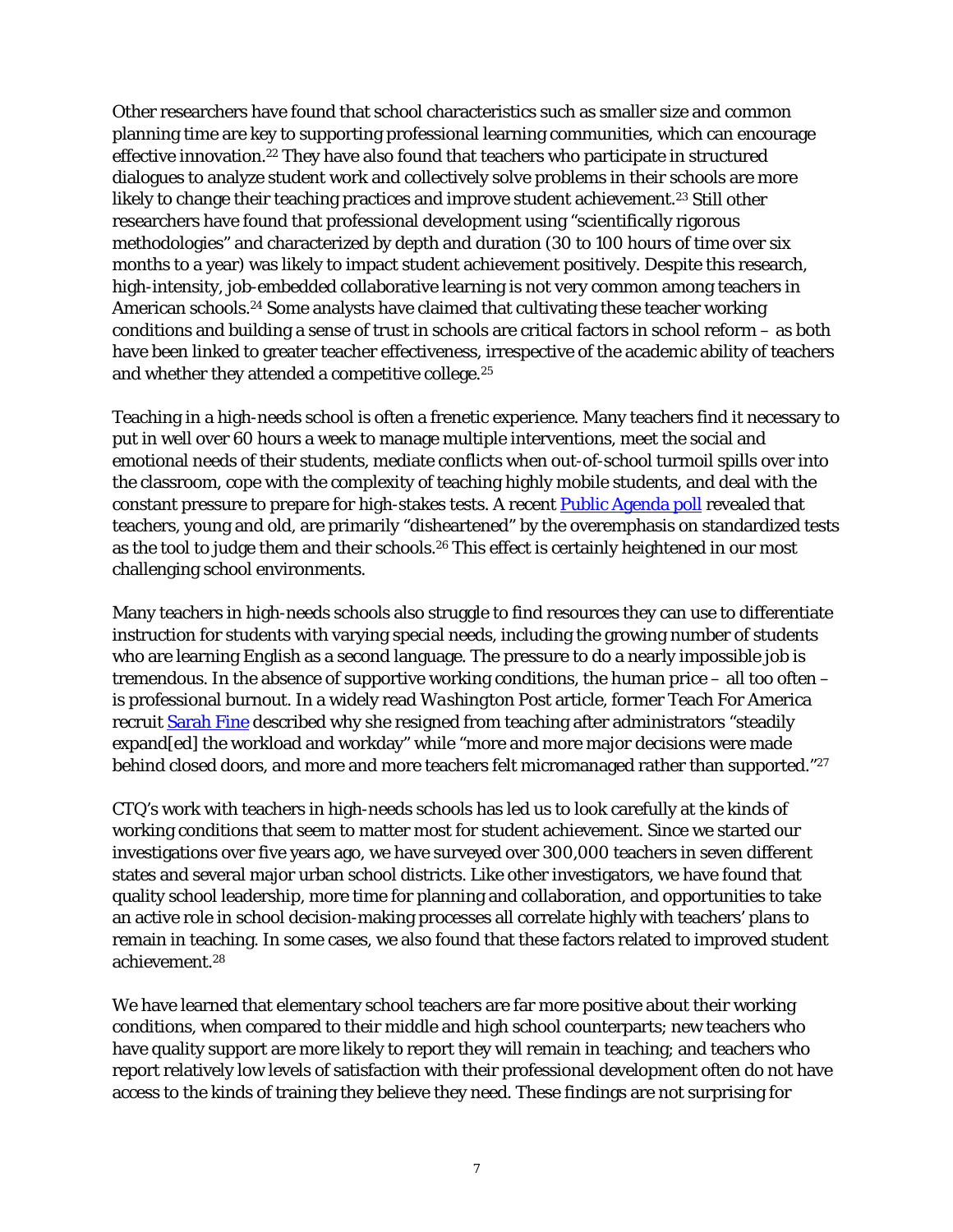anyone who has spent time in schools, but nonetheless are rarely addressed by those who seek to improve teacher and teaching effectiveness.

The early results of our working conditions research showed more variation in teachers' reports of their working conditions within schools than among them. In particular, those survey results showed no significant differences between high-needs and "not-so-high-needs" schools. Taken together, and given the evidence of other research and our own observations, these two results suggested that our instruments were insufficiently sensitive to capture the realities of these very different school environments.

Therefore, over the last year, with support from the Ford Foundation, we launched a series of case studies in several high-needs urban districts to understand more deeply the effects of working conditions on the retention of effective teachers in challenging schools. Our early findings call to mind the work of Dr. W. Edwards Deming, legendary for his role in reinvigorating Japanese industries after World War II, who developed the **"**85-15 rule." According to Deming, 85 percent of a worker's performance is determined by the system in which they work, and the remaining 15 percent by their individual effort.<sup>29</sup> In other words, it is the system that needs most of our attention. Improving student learning in the 21st century will require policymakers to get beyond the usual debates about teaching effectiveness and focus not just on the qualities of individual teachers, but on the conditions that facilitate their improved effectiveness.

## **Going Deeper: Working Conditions that Matter Most**

Our recent case studies have surfaced a range of working conditions that seem to matter most for effective teaching, teacher retention, and student achievement. The work we report here is only exploratory, but we have uncovered a number of tightly connected factors that seem to determine whether teachers in high-needs schools find their work environment supportive of their teaching and beneficial in building their own capacity to help their students meet academic standards. What follows are brief descriptions of several key "threshold" conditions on which schools and districts should focus to promote effective teaching and student learning.

First, it is important to point out that with rapid changes in learning technologies, effective classrooms in the 21st century will not focus solely on imparting siloed information to students in discrete classrooms. Rather, researchers<sup>30</sup> and teachers<sup>31</sup> project that effective education will be increasingly about how well topics and skills can be interconnected to boost higher-order thinking and learning, capacities for clear communication, and critical and strategic thinking. Teachers will need to be not only content area experts, but also sound managers of students' educational experiences, coordinating diverse sources of learning beyond the standard text and lecture. Creating school environments that support this kind of effective teaching goes well beyond the traditional "working conditions" issues related to the time, resources and training available to teachers. Increasingly, research points to the fact that it is not just *what* teachers can access, but *how* they use those accessed resources to advance instructional excellence, that will determine their effectiveness and their longevity in the profession.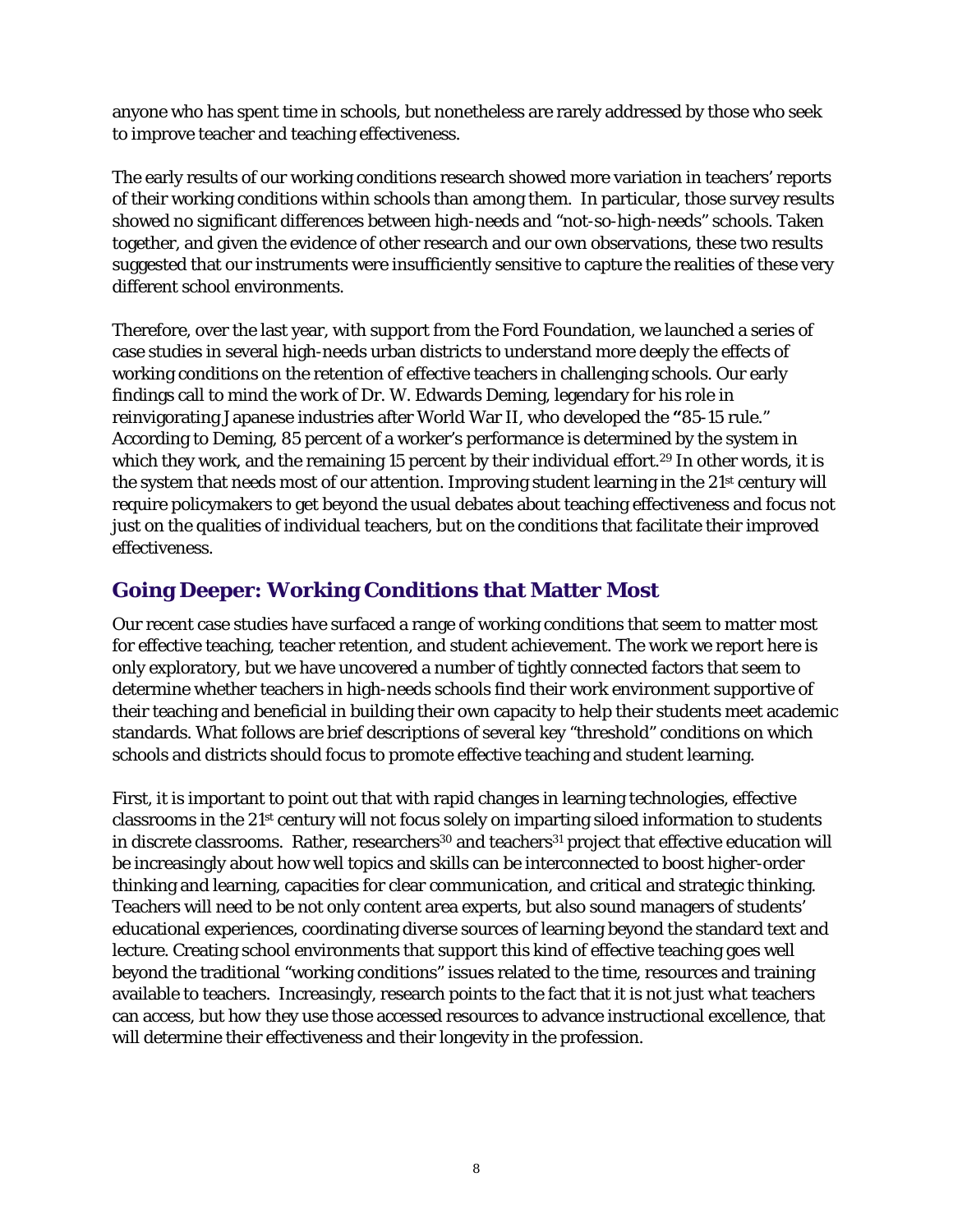#### *1. Preparing teachers, seriously, for high-needs schools*

Our research has pointed to several types of in-depth preparation essential for effective teaching in high-needs schools. No matter the talent or enthusiasm new recruits may possess, serious preparation matters a great deal for teaching effectiveness. All teachers in these settings need preparation for working with special needs students and with students who are learning English as a second language. Our case study findings found that teachers who entered teaching with more of these skills were more at ease, less harried, more likely to respond favorably to the students they were teaching, and more likely to have the pedagogical tools to teach them.

We have also learned that teachers in high-needs schools need to acquire specific knowledge about how to manage reform mandates. Such training helps teachers to manage multiple interventions more effectively, meet the social and emotional needs of their students, mediate conflicts when out-of-school turmoil spills over into the classroom, understand the complexity of teaching highly mobile students, and deal with the rush to prepare for high-stakes tests. With deeper preparation, one administrator in a high-needs school district told us, "they are more likely to keep their heads above water" and "remain in teaching long enough to get good at what they do."

In addition, we have learned that many new teachers in high-needs schools struggle to find resources they can use to differentiate instruction for students with varying academic needs and community or home contexts. Many do not have content-specific mentors who can provide the just-in-time support they need. The teachers we interviewed entered teaching through various pathways, both traditional and alternative. The pathway did not seem to matter, but  $-$  as supported by findings in the research cited here – additional preparation for and clinical experience in high-needs schools did. Those teachers with less such specific experience were also less ready to teach effectively in high-needs schools.

#### *2. Staffing schools to build on collective experience and expertise*

Many researchers, as noted previously, often do not find that teaching experience (after the first few years) is strongly associated with student achievement. Our research points to two reasons for the tenuous link: (1) a lack of coherent and ongoing mentoring support available to novice teachers in high-needs schools, and (2) administrators who not know how to organize their teaching talent in the best interests of student learning. Some problems of under-preparation and inexperience can be ameliorated by the better use of experienced, expert teachers in coaching and mentoring roles.

One of our case studies makes this point clearly. A well-prepared principal, also well-known in the district for her instructional expertise, was confounded by the influx of brand new teachers in one grade level in her high-needs school. Concerned about the novices' ability to deliver highquality instruction and their potential for burnout, she made the unusual choice of removing the one seasoned veteran in that particular grade level from full-time teaching. Instead, this veteran circulated daily among the four novice teachers' classrooms as a full-time coach, mentor and team teacher. As the recent research literature suggests, this experiment in collaboration and shared expertise was a success. Despite having only first-year teachers, all four classes were excelling. According to the principal, the novice teachers were already beginning to teach as if they had much more teaching experience. All of the novices were planning to remain in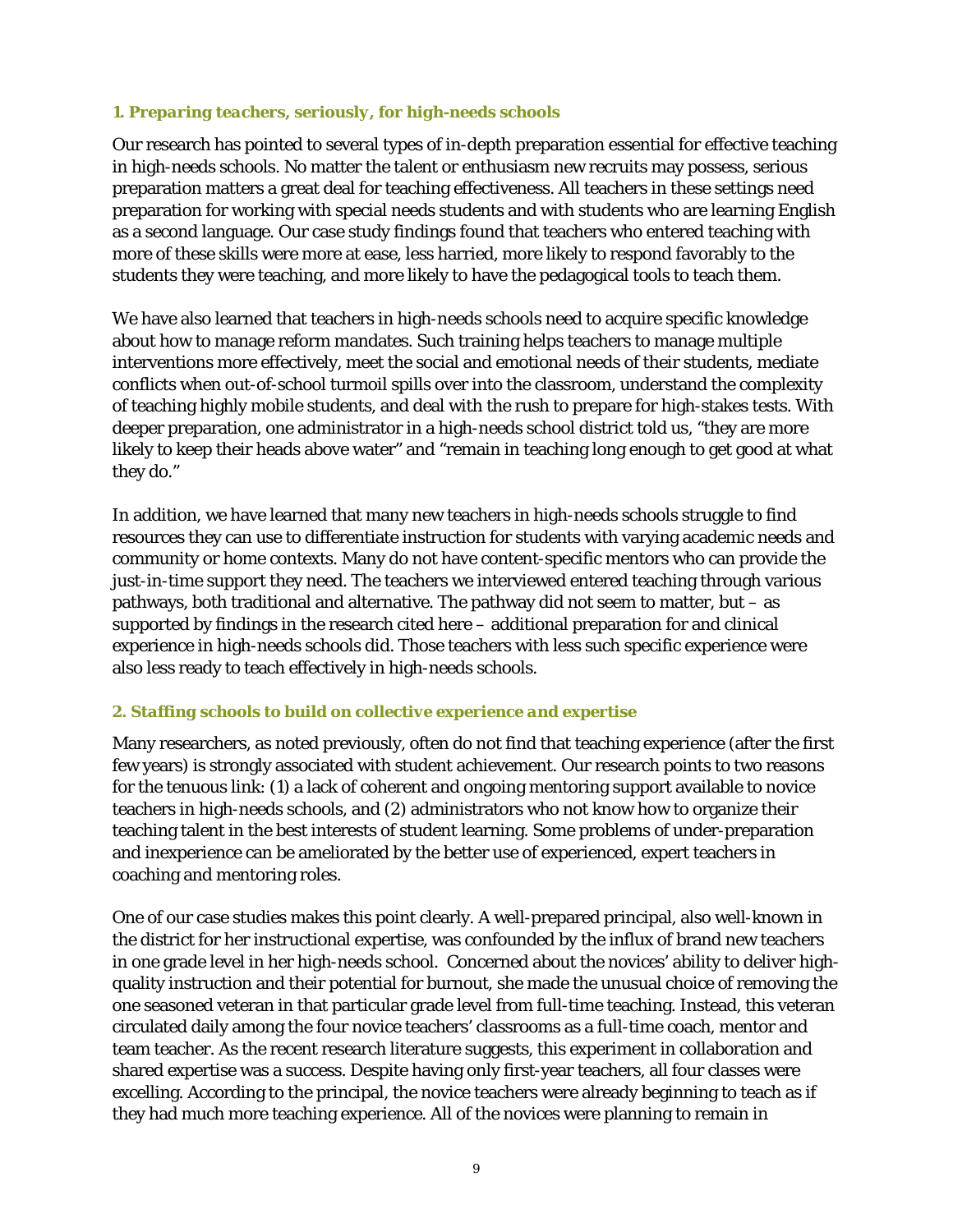teaching, defying the typical attrition rate among new teachers in high-needs schools. This example not only speaks to an innovative form of instructional leadership for principals and veteran teachers in high-needs schools, it reveals that the effects of teaching experience on instructional practice and student achievement are not easily determined.

### *3. Building skill and creating time for collaboration: horizontally and vertically*

As the positive impacts of teacher collaboration have become more widely recognized and promoted, more schools and districts have encouraged collective practice within grade level or subject area teams. In one of our case study sites, survey data revealed that more teachers are reporting adequate time for collaboration at their schools. Collaboration – if done in a structured and focused manner – can be incredibly important in helping teachers develop effective teaching practices and problem-solving skills.

Teachers, especially in high-needs schools, clamor for more time — and not just with their grade level or subject matter peers. In one case study site, a high-needs school has struggled to raise third grade test scores, despite a history of horizontal (grade-level) collaboration among teachers. Now they are beginning to experiment with *vertical* collaboration as well, so that K-2 teachers are more aware of – and more accountable for – what needs to be done to lay the groundwork for literacy and numeracy skills that will be tested in the years *after* students leave their classrooms. Vertical collaboration also provides space and structure for early-grades teachers to "hand off" knowledge about how particular students learn best to their upper-grades colleagues, making it more likely that students can get instruction geared to their particular needs from day one in their succeeding classrooms. In this school, teachers are already reporting more confidence in their teaching. The practice has been shown to improve teacher retention and effectiveness over time. However, we have found few systematic efforts in our sites for ensuring both horizontal and vertical planning time.

### *4. Eliminating out-of-field assignments*

The need to cultivate collective expertise – and provide other types of ongoing support and professional development for teachers – is particularly strong in high-needs schools, which have a disproportionate number of beginning and out-of-field teachers. Education budget cuts due to the recession have forced unprecedented numbers of reductions in force (RIFs) over the past year and even more mobility of teachers within and across schools. Even where tenure or seniority has protected some teachers' positions from being cut outright, many teachers have been required to change grade level or subject area, often on a moment's notice. Even if new assignments are not technically out-of-field, the differences between old and new assignments can be drastic, leaving even experienced teachers performing like relative novices.

For instance, in one high-needs school, a veteran earth sciences teacher found himself placed in an upper-grade chemistry classroom earlier this school year, due to forced re-staffing as a result of economic recession:

I know I'm licensed for any secondary science course, but this feels like starting over. I need new lesson plans for the new subject, and have to use different methods for the new age group. And I only had one class in chemistry in college!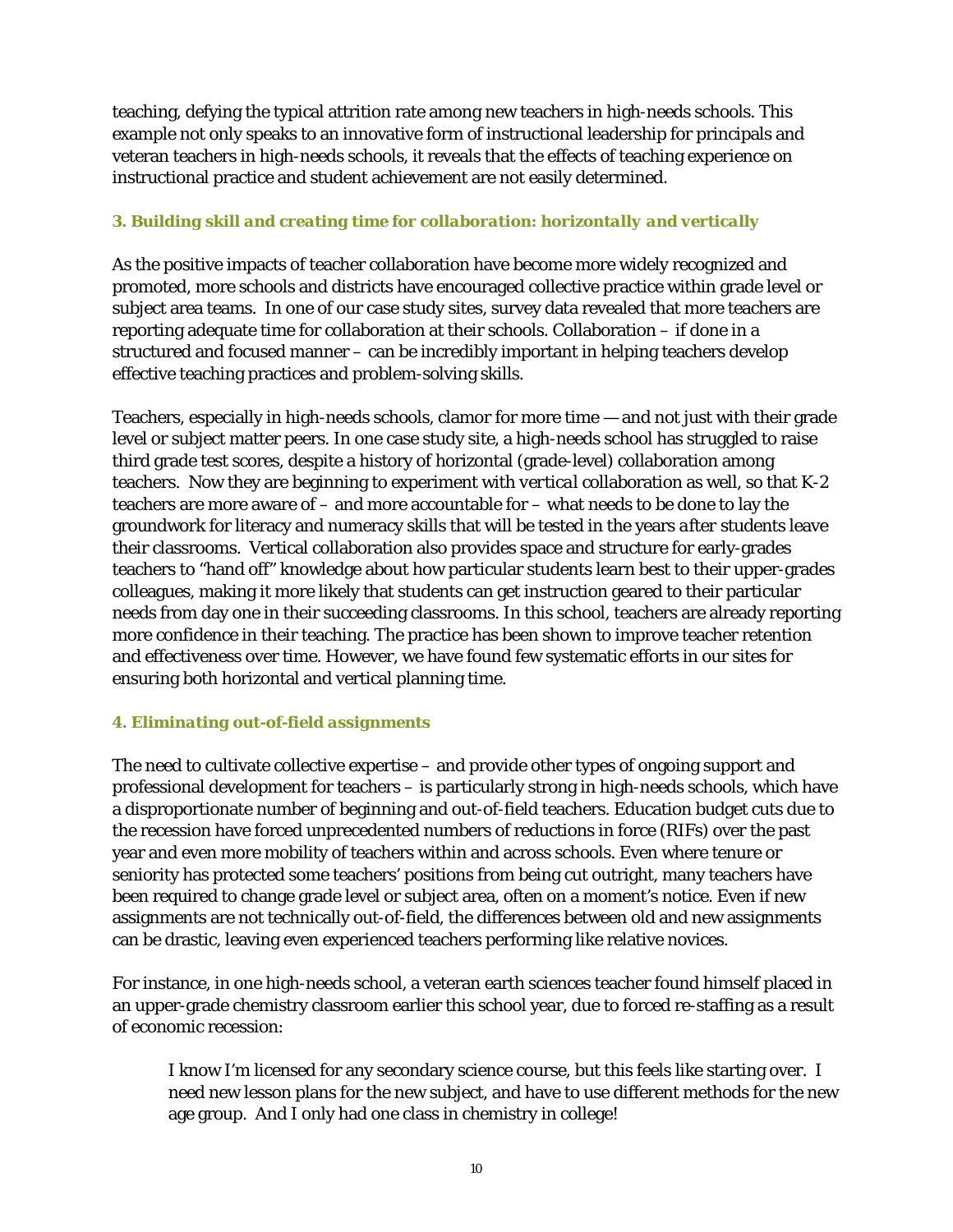Another veteran teacher was moved from middle school to high school, after being "surplused" twice because of the recession, and was in that sense forced to teach out of field:

It's really frustrating because I had been teaching at the middle school for so long and finally learned how to teach the early adolescent. The all of a sudden I was fired and then later rehired and sent to a high school where the students are quite different – and I had to teach a course I had never taught before. Then, I got RIFed [pink slipped] again.

In other case study sites, we came across innumerable examples where second grade teachers were being moved to the fifth grade, and vice versa. Even though most of these transfers involved experienced teachers, the differences in curriculum and the developmental age of students posed new pedagogical challenges for them, with few if any formal professional development supports. In this kind of staffing context, traditional notions of induction support as a "beginners only" system are outdated, and the demarcation between experienced and inexperienced teachers becomes even more ambiguous.

Researchers have shown how teacher and teaching effectiveness can be muddied by out-of-field teaching assignments made by administrators who either do not have the resources or the inclination to fill every classroom with teachers who are prepared to teach specific content.<sup>32</sup> Others have documented how administrators rarely select teachers on the basis of instructional effectiveness, but rather on a range of local political and organizational preferences.<sup>33</sup> One of the most confounding working conditions problems in high-needs schools is out-of-field teaching — not the qualifications or dispositions of the individual teachers. Professional development and support systems must evolve to address that need.

### *5. Managing student transiency & mobility*

Research shows that student mobility can depress achievement, not only for the transient students themselves, but also for their classmates.<sup>34</sup> Student mobility, caused by families who must move from one neighborhood or region to another, is disproportionately a problem in high-needs schools, adding another challenge to serving students in these communities. While housing instability and residency issues for low-income and immigrant students are beyond the control of teachers, it has become a problematic working condition for them.

Our case study visits have surfaced how an inflexible school curriculum and outdated data systems undermine teachers' capacity to teach transient students effectively. Some teachers, usually by happenstance, will teach more mobile students than others. Indeed, some teachers may only have a few students enter and exit during the school year, while others may have over 50 percent mobility. Class loads and assignments are rarely altered for teachers with a high incidence of student turnover — few school administrators are trained or expected to manage this kind of student mobility. As a result some teachers are more extended than others — and in many cases, become "exhausted" given the extra work and stress these situations create.

### *6. Supporting students out of school*

Our research also suggests that teachers in high-needs schools need more support from ancillary education and social service professionals to assist them in both reaching and teaching their students. Many students from high-needs communities come to school with an array of family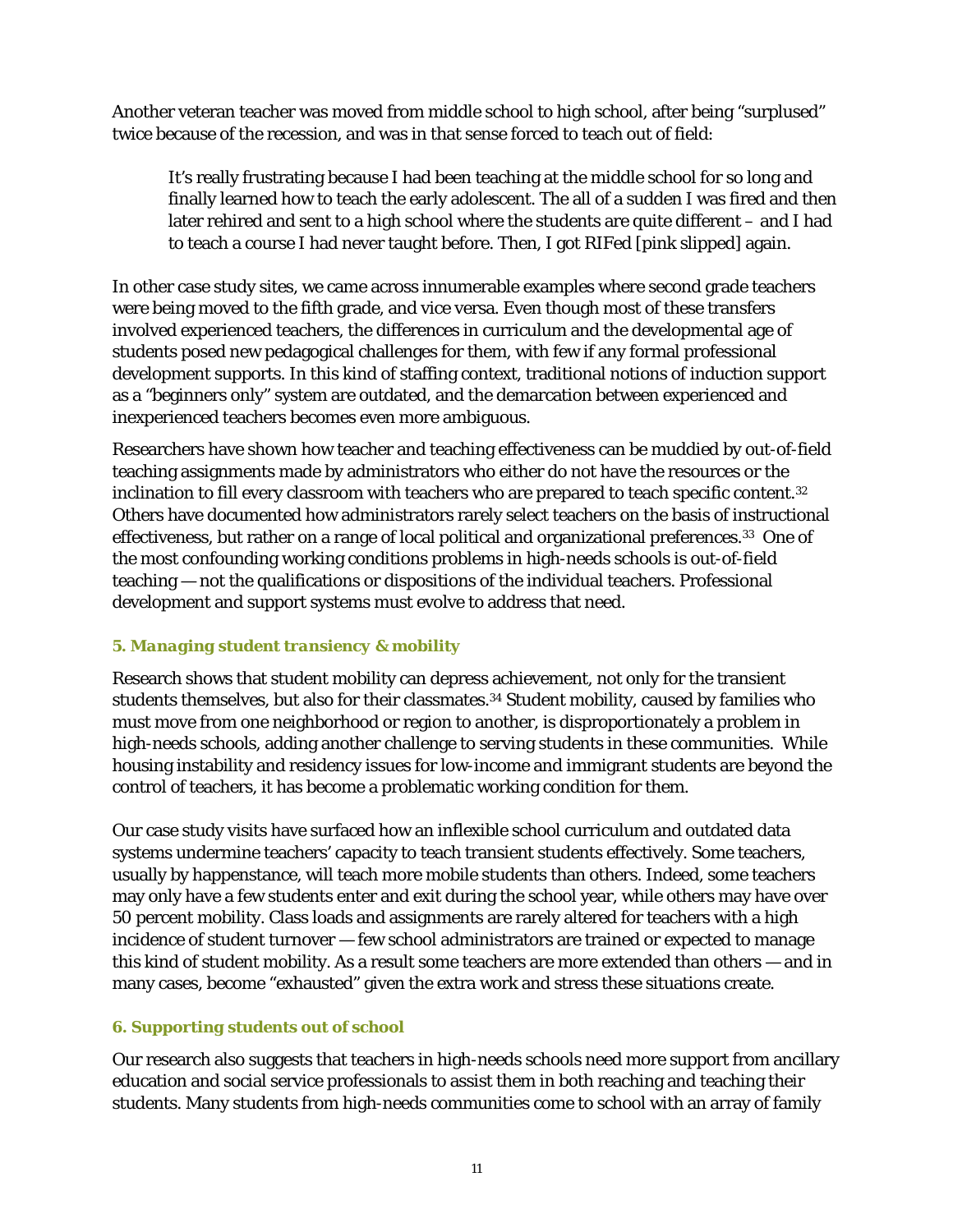and personal problems (e.g., abuse, neighborhood violence, food insecurity or actual hunger, lack of proper clothes to wear). These are not excuses for not learning, but they are realities, and teachers need support in connecting the teaching of academic content to the socio-emotional and physical needs of students. A CTQ case study at one Title I school in a southwestern state, led by the school's counseling department, has developed numerous programs to respond to these needs by providing students and their families with school supplies, fresh food, and school uniforms and other clothing. In addition, an "After School All Star" program includes an hour for homework and tutoring as well as an hour of other activities – art, music, and sports – that would otherwise be unavailable to these students. These attempts meet physical needs, offer academic remediation and enrichment activities that help students stay active and learn to love learning, and give time to interact positively with caring adults help close the "learning opportunity gaps" that give rise to achievement gaps.

In addition, our case studies have surfaced a more critical factor in student success: the knowledge that teachers have of afterschool programs and the acumen of administrators in helping connect what takes places during the regular school day with the services and support that students receive in the community (e.g., Big Brother/Big Sister programs). In most of our case study sites, few of the teachers we interviewed had received any information through school or district induction programs about afterschool or summer enrichment programs or other resources for their students available during out-of-school time. None report being explicitly trained to leverage these resources to boost student learning or wellbeing.

Our case study work has also shown us that there are direct educational benefits to involving classroom teachers in building bridges between school and community. For example, some teachers reported to us that they feel far more in control of their work with students when there are specific connections between what they teach in core curriculum and what their students experience in afterschool and summer programs. In some instances, teachers make these connections on their own — and on their own time. Sometimes administrators are aware of these efforts and assist, but often they do not.

# **Policy Implications**

All too often, today's debates over teaching effectiveness nose-dive into a scuffle over whether to use standardized tests to judge teachers. As carefully described herein, current value-added models are far less reliable for judging *individual* teachers than for assessing *whole grades and schools*.35 And an overemphasis on standardized tests for evaluating students and teachers runs the risk of focusing too much on a narrow definition of basic skills – or the results of once-a-year standardized tests – at the expense of helping students become college- and career-ready for the 21st century.

In defining teaching effectiveness, we need new evaluation tools and processes to assemble multiple measures of academic growth over time, as well to help teachers analyze and change their classroom practices. Teaching is too complex to be judged by a single metric. Careful researchers are calling for a range of tools and metrics to measure teacher effectiveness based on evidence of the following: (1) student learning, including evidence drawn from classroom assessments and value-added student achievement test scores, where appropriate; (2) teacher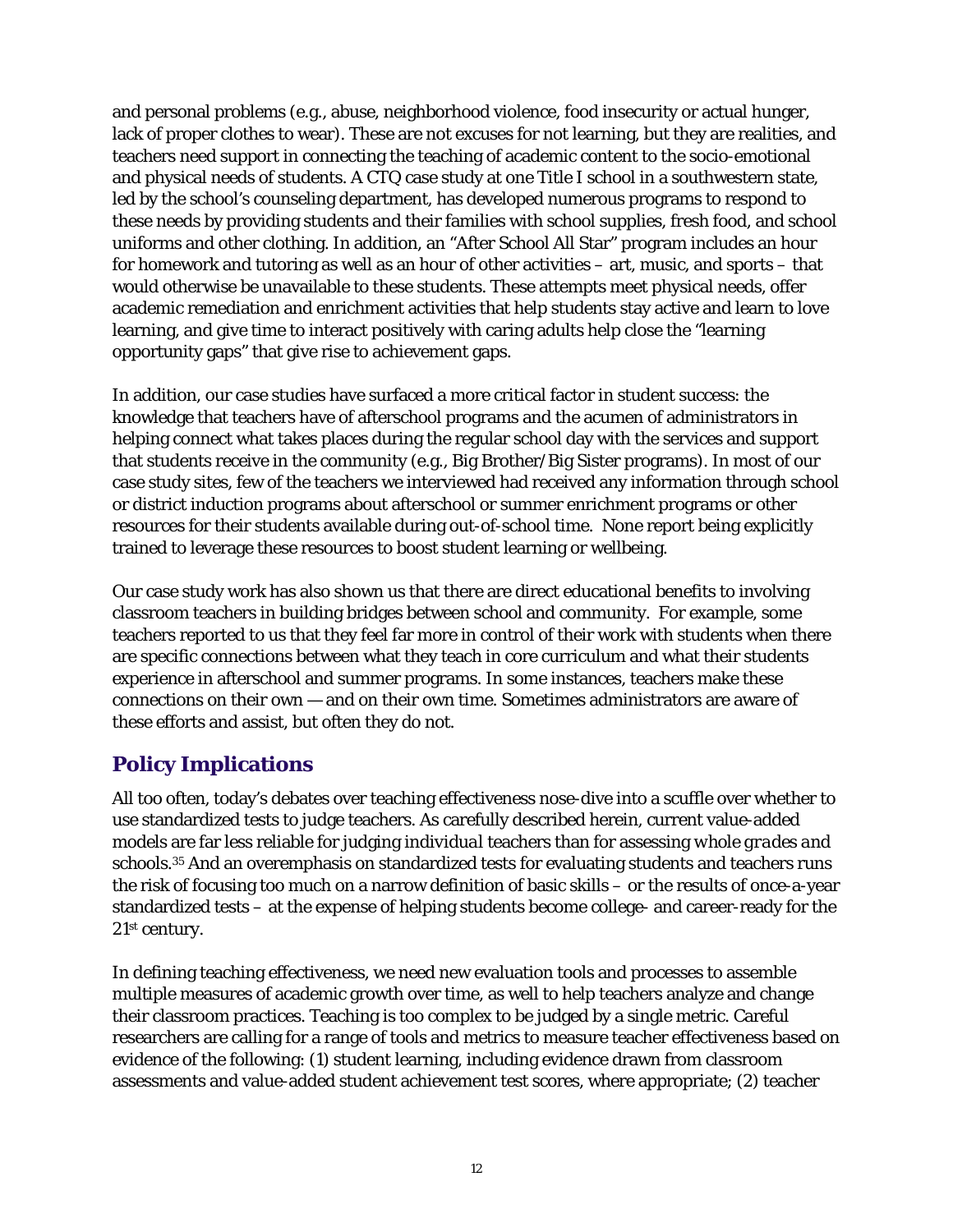performance; and (3) measures of teacher knowledge, skills, and practices associated with student learning. 36

Policymakers — at both the federal and state level — will need to prepare teachers more deeply. More investments will need to be made in Teacher Residencies, bridging the best of both universitybased and alternative preparation, where talented, newly minted college graduates and mid-career switchers are matched to the needs of local districts, paid to learn in a year-long paid internship under the tutelage of master teachers, and trained as change agents while expecting to remain in the profession (not leave after two years). These new recruits have the time to engage in serious study of how students learn, how to document and measure academic progress, understand the cultural context in which they teach, and develop a well-honed repertoire of subject-specific teaching methods.

But perhaps most importantly, too little of today's policy talk and action focuses on the conditions under which teachers can teach effectively. Current research – both ours and the work of others - points to the need for policies and practices that zero in on the specific working conditions and professional supports teachers require to persist and excel in high-needs schools. In particular, policymakers need to focus on the kinds of specialized preparation needed for teaching in challenging classes and contexts, how schools can be organized so teachers can learn from each other (including within and across different grades and subjects), and a laser-like attention to eliminating out-of-field teaching as well as supports for working with highly transient students and afterschool programs critical for student success.

A recent poll by the Public Agenda Foundation found that *nearly 80 percent of teachers* would choose to teach in a school where administrators supported them, rather than a school with significantly higher salaries.<sup>37</sup> Recent research on National Board Certified Teachers (NBCTs) has produced similar findings. 38 Our own work with NBCTs suggests that financial incentives alone will not lure these accomplished teachers to high-needs schools. Factors such as strong principal leadership, a collegial staff with a shared teaching philosophy and pedagogical practices, the autonomy to adapt curriculum to the needs of their diverse students (i.e., no rigid scripted curriculum), and access to subject-specific resources (e.g., classroom reading libraries and science equipment) are first and foremost.<sup>39</sup> Financial incentives were important but not at the top of these teachers' lists. Senior teachers are more than willing to transfer to high-needs schools if the conditions were ripe and they had opportunities to take on new roles and spread their expertise.40

We agree that more finely tuned research needs to be conducted to gauge the most critical working conditions linked to effective teaching and student achievement gains. Framing a more accurate narrative of teaching effectiveness will be key to building the political will necessary to advance the working conditions that matter most for students and their learning. Teaching can and should recruit more talented individuals into the profession and ensure they have the right attitudes toward students in high-needs schools. But evidence strongly suggests that we focus less on individual teachers' attributes than on the quality of the structures that develop, support and facilitate the work of effective teachers. A look to the future of teaching and learning requires us to do so.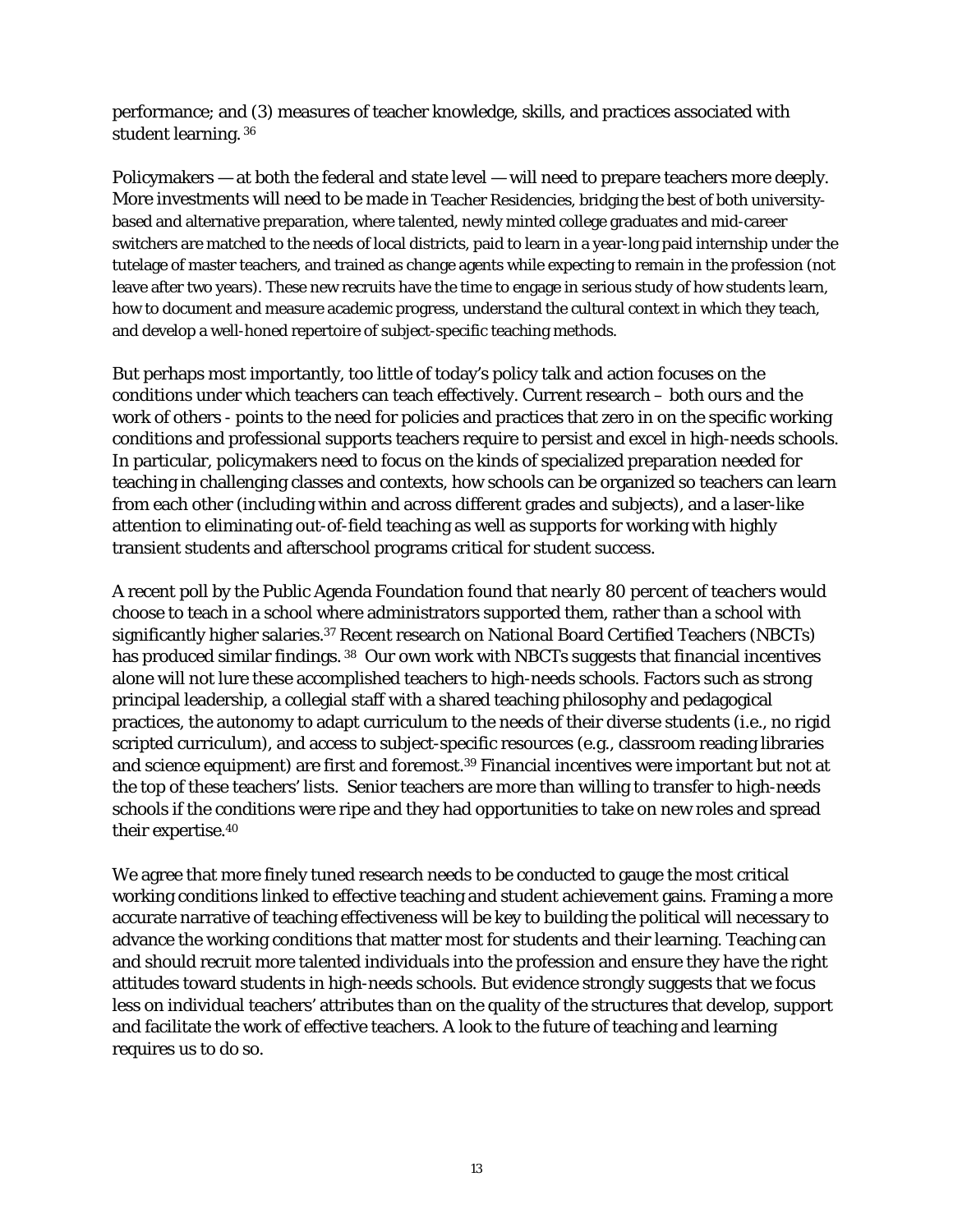# **Defining Teacher Effectiveness for the Future**

Already interactive media environments and immersive learning games are creating students with a new profile of cognitive skills, requiring teachers to teach much differently.<sup>41</sup> Advances in cognitive science and human brain-scanning techniques are spawning new teaching methodologies that diagnose and remedy literacy difficulties in children and adults. Now and in the near future, teachers must help groups of students, in both virtual and brick-and-mortar venues, to mutually support each other's learning, promoting a high level of interaction and collaboration that is flexible, democratic and person-centered.

Virtual tools and networking, just coming of age in the early years of the 21<sup>st</sup> century, will open borderless learning territories for students of all ages, anytime and anywhere — and will require empowered, well-prepared teachers to synthesize a multitude of internet tools for teaching and learning — co-mingling text, images, audio, video, simulations, and games in ways reflective of how re-wired students develop and use knowledge.

Indeed, we are projecting that for the Teachers of 2030 (who I describe in my forthcoming book),<sup>1</sup> the structure of the profession must look very different than it does now at the height of the dysfunctional debate over how to recruit and utilize talented teachers and principals. The battle over the role of university-based teacher education and alternative certification —and the controversy over how to evaluate and reward teachers — must end.

Imagine that by 2030, policymakers will remove cumbersome state procedures that may inhibit talented individuals from entering teaching — while also avoiding preparation shortcuts that undermine a teacher's readiness to teach, especially in our highest needs schools. Universities, school districts, non-profits and community-based organizations are working together to recruit and develop teachers for high-need schools, which are still very much with us.

In 2030, policymakers, administrators, and teacher unions are no longer arguing over whether to use standardized test score data to assess teaching effectiveness. Under new leadership from a collective of researchers and teacher leaders, an ingenious array of student assessments are instituted that both drive instructional change and assure public accountability.

Imagine in 2030, about 15 percent of the nation's teachers — over 500,000 — have been prepared in customized residency programs designed to fully train them in the cognitive science of teaching and to also equip them for new leadership roles. Most are now serving in hybrid positions where they teach students part of the day or week, and also have dedicated time to lead as student support specialists, teacher educators, community organizers, and virtual mentors in teacher networks. Some spend part of their non-teaching time working closely with universityand think tank-based researchers on studies of teaching and learning — or conducting policy analyses that are grounded in their everyday pedagogical experiences. In some school districts, teachers in these hybrid roles earn salaries comparable to the highest paid administrators, if not more.

These expert teacher leaders, thanks in part to viral networking, have become well known to growing numbers of parents, business and community leaders, and policymakers. They are

 $\overline{a}$ <sup>1</sup> *The Teachers of 2030,* slated to be published by Teachers College Press.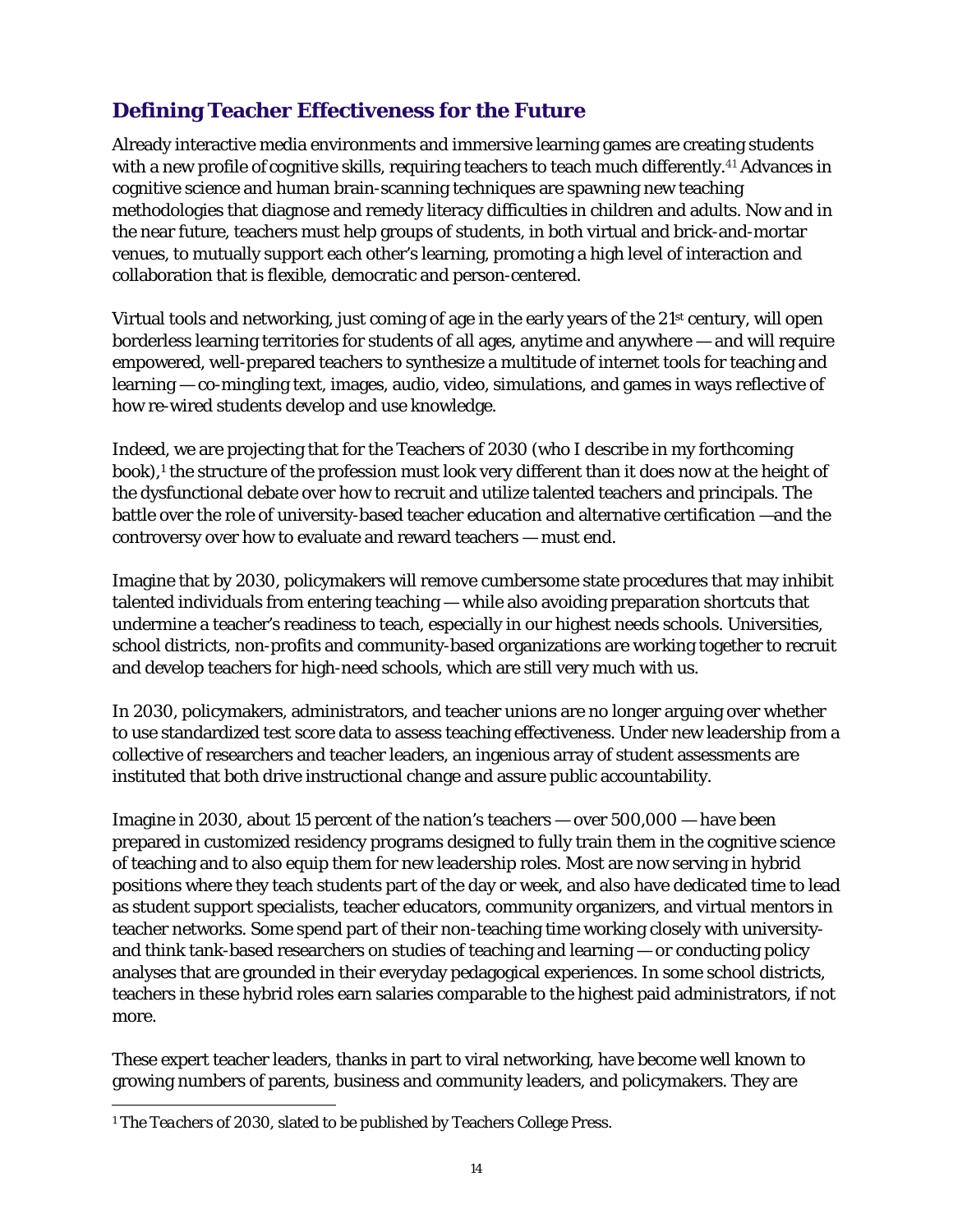honored for their ability to use a wide array of instructional tools, built on brain research and neurological advances, to design personalized, learner-centered experiences and environments for the diverse students who still populate America's public schools.

These specially trained hybrid teachers are groomed for a long career in teaching. As the leaders of their profession, they are expected to support and develop a wide array of classroom practitioners, many of who may transition to other careers during their working life. Master teachers also work closely with content experts, online mentors, and teaching assistants who – with the right supervision – contribute significantly to a teaching and learning enterprise that extends beyond the conventional school day.

The once-vexing struggle to secure qualified and effective teachers for all of America's 60 million students has been resolved. No longer is the "teacher quality" debate focused solely on measuring the effectiveness of individual teachers in isolated classrooms. Instead, most policymakers are more interested in how teachers grow professionally and spread their knowledge to others. In 2030, education accountability systems place a premium on how teachers learn as teams, both in their brick and mortar buildings and in virtual settings where they work with peers, mentors, and coaches. In 2030, curriculum and instruction drives accountability and results, not the other way around as it has for much of education's convoluted past.

By 2030, policymakers have finally rejected top-down social engineering strategies like No Child Left Behind that (however well-intentioned) ultimately sapped initiative and stymied innovation. Instead, school accountability focuses on multiple measures of student learning that are in sync with teacher behaviors known to promote intellectual, social and emotional growth. Accountability systems have also expanded their oversight to assess how effectively district administrators, non-profits, community colleges, and universities support teachers and principals. Powered by the interactivity and flexibility of the Web, teachers are more responsible for student learning than ever before — and education stakeholders hold policymakers more accountable for creating the conditions so talented teachers can teach effectively.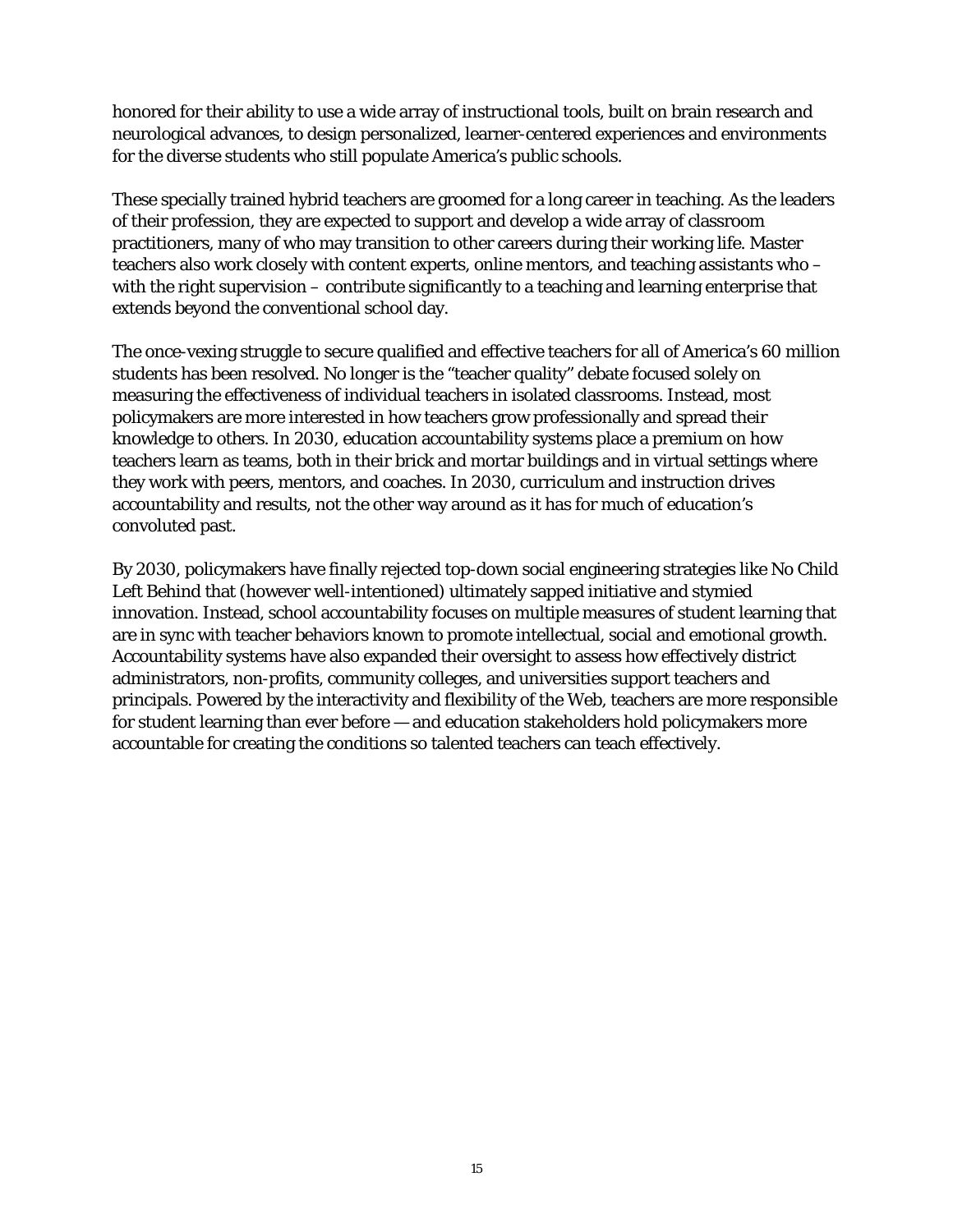# **Appendix A: Unpacking the Evidence on Teacher Effectiveness**

There is no shortage of research reports on teacher and teaching effectiveness. Bundles of them are released each year by a variety of institutes and think tanks – many revealing particular biases in the way questions are framed and data are assembled. Some scholars have noted that researchers often draw on "differing notions of evidence" in conducting such studies, noting that their conclusions may be driven by different ideologies and "assumptions about the purposes of schooling" in American society.<sup>42</sup>

Our review here is not meant to offer definitive claims, but to set a context for a better understanding of the evidence on teaching effectiveness. Our brief discussion, while more illustrative than exhaustive, raises a number of issues with the conventional wisdom about what makes a teacher effective in a highneeds school.

#### *Debate 1: How much does a teacher's own academic ability matter for teacher effectiveness?*

Most research studies do support claims that academic ability is important for teachers to possess and that formal teacher preparation and teaching experience may have only modest effects on student achievement test results. But consumers of these investigations need to read the fine print. For example, a number of researchers have pointed to a teacher's own test scores (e.g., on the Scholastic Aptitude Test) and personal traits such as energy and enthusiasm as predictors of effective teaching.43 In some ways, this is common sense. However, most studies show a relatively minor relationship between a teacher's verbal skills and her students' own standardized test scores.44 Overall, the proportion of the variance in student achievement that researchers ascribe to a teacher's academic prowess is small in comparison with other factors such as preparation. However, preparation — and what counts for it —has been very hard to define and measure, given the unevenness of our nation's teacher education enterprise across the nation.

#### *Debate 2: Does teacher preparation really matter for teacher effectiveness?*

Traditional teacher preparation is often denigrated because much of the related research on teacher education is muddied by poor designs and variable specification.45 For example, in one study, researchers compared young recruits from a well-known alternative certification program with traditionally prepared young teachers in the same high-needs schools and found that the alternate-route teachers produced greater achievement gains for their students.46 Importantly, the gains were only in math, and not all that significant; reading gains were the same for both groups. More to the point, a close examination of the study revealed that the alternative certification recruits actually had more practice-based teacher preparation, mentoring, and pedagogical coursework than their traditionally certified peers.47 Other studies have shown that alternatively trained teachers who had very limited pedagogical coursework before they began to teach actually *lowered* their students' achievement scores over the course of the academic year.48 These findings and other research suggest that pathways into teaching — alternative or traditional – do not matter as much for student achievement as *the quality of the training*, especially the quality of a trainee's student-teaching experience and how well the clinical preparation is tied to relevant pedagogical coursework.49

A 2005 synthesis of teacher education research by a panel of the American Educational Research Association did not clearly point to the superiority of any particular program structure (e.g., four-year undergraduate program, a fifth-year post-baccalaureate program, or alternative program).50 However, the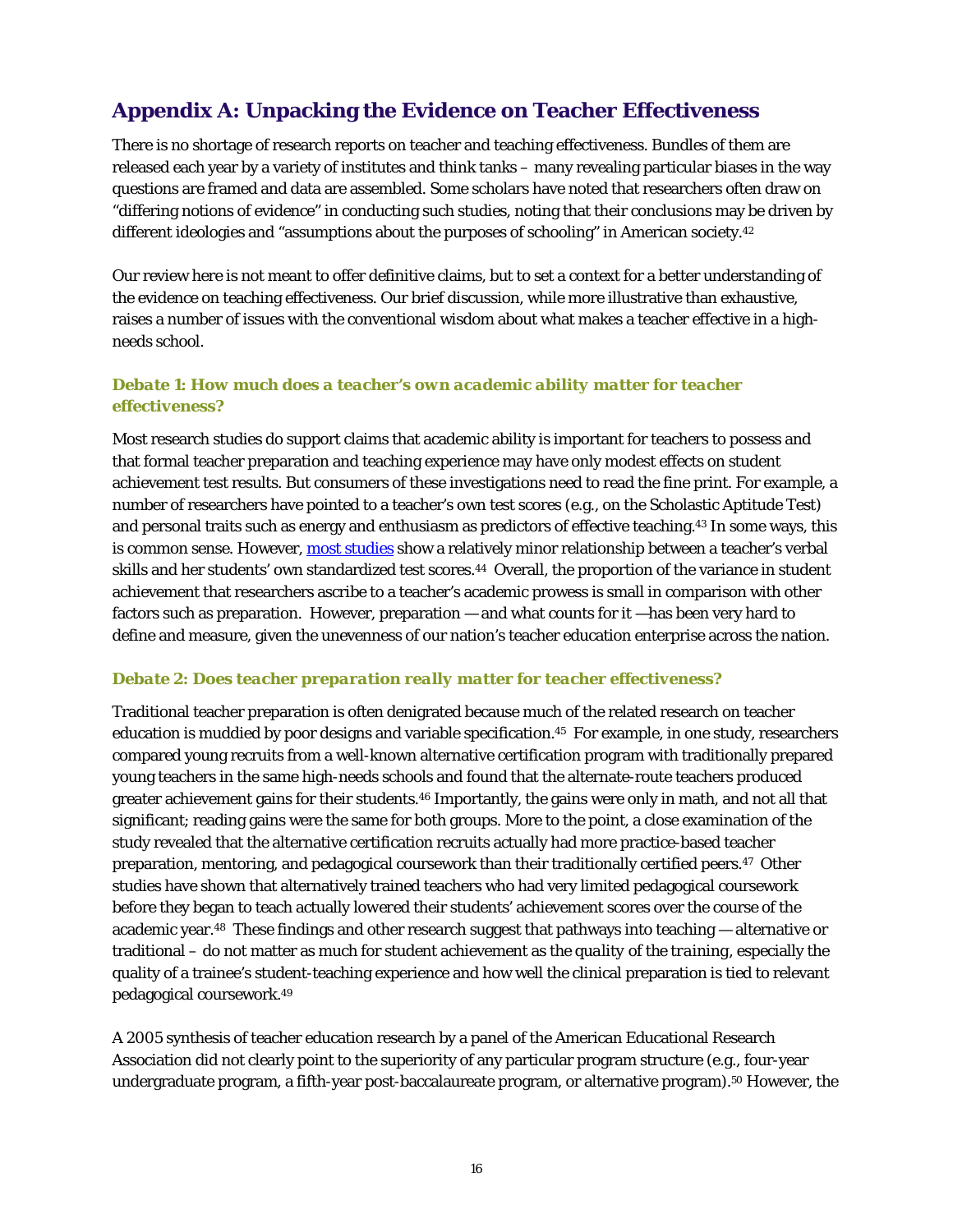panel did indicate that, under the right conditions, certain strategies used in preparation programs, such as case studies and teaching portfolios, can yield positive outcomes for teachers and their students.

Yet a 2008 examination of evidence on teacher education by the National Bureau of Economic Research found that teachers with more extensive clinical training (including a full-year internship) before they begin to teach actually produce higher student achievement gains.51 In a study of both traditional and alternative pathways into teaching, the researchers – using a large and sophisticated database – found that teacher education programs that produce higher student achievement gains (in their graduates' first year of teaching) had the following characteristics:

- (1) Extensive and well-supervised student teaching, with strong "congruence" between the training experience and the first-year teaching assignment;
- (2) Opportunities "to engage in the actual practices involved in teaching" (e.g., lesson studies with colleagues);
- (3) Opportunities to study and assess local school curricula; and
- (4) A capstone experience in which action research or data-focused portfolios are used to make summative judgments about the quality of the teacher candidate.<sup>52</sup>

### *Debate 3: Does experience – and what type of experience – matter to teacher effectiveness?*

Some researchers have not found that teaching experience beyond the initial three years results in improved student test scores.53 However, not all teachers, even with the same number of years in the classroom, have the same teacher preparation and professional development experiences over time. Other researchers have shown that more *experienced*, *expert* teachers know more than novices and organize the knowledge of content, teaching strategies, and students differently, retrieve it more readily, and can apply it in novel and creative ways.54 Still others have shown that more seasoned experts are more able to overcome some of the stressful working conditions found in many in high-needs schools. 55

Teachers do not gain from their experience in a vacuum. Teaching experience may matter for student achievement when teachers have access to their more expert, seasoned colleagues. Researchers have shown that the main reason American students do not perform as well as many of their international peers on achievement measures in math and science is that their teachers are not give the kinds of opportunities to learn from each other.56 In this investigation it was the collective experience of teachers, as they learned from each other, that seemed to matter most for improving student achievement. (In addition as noted in this policy brief, recent research has found that peer learning among small groups of teachers seems to be the most powerful predictor of student achievement over time.57)

As part of our own investigations into working conditions, teacher retention and student achievement, one science teacher with 10 years' experience told us:

I remember those early stages of feeling so overwhelmed as a novice teacher. I was trying to prepare everything one day ahead of where the kids were. And then I went through a stage where I was a little bit more comfortable. I had plenty of content knowledge. That has never been a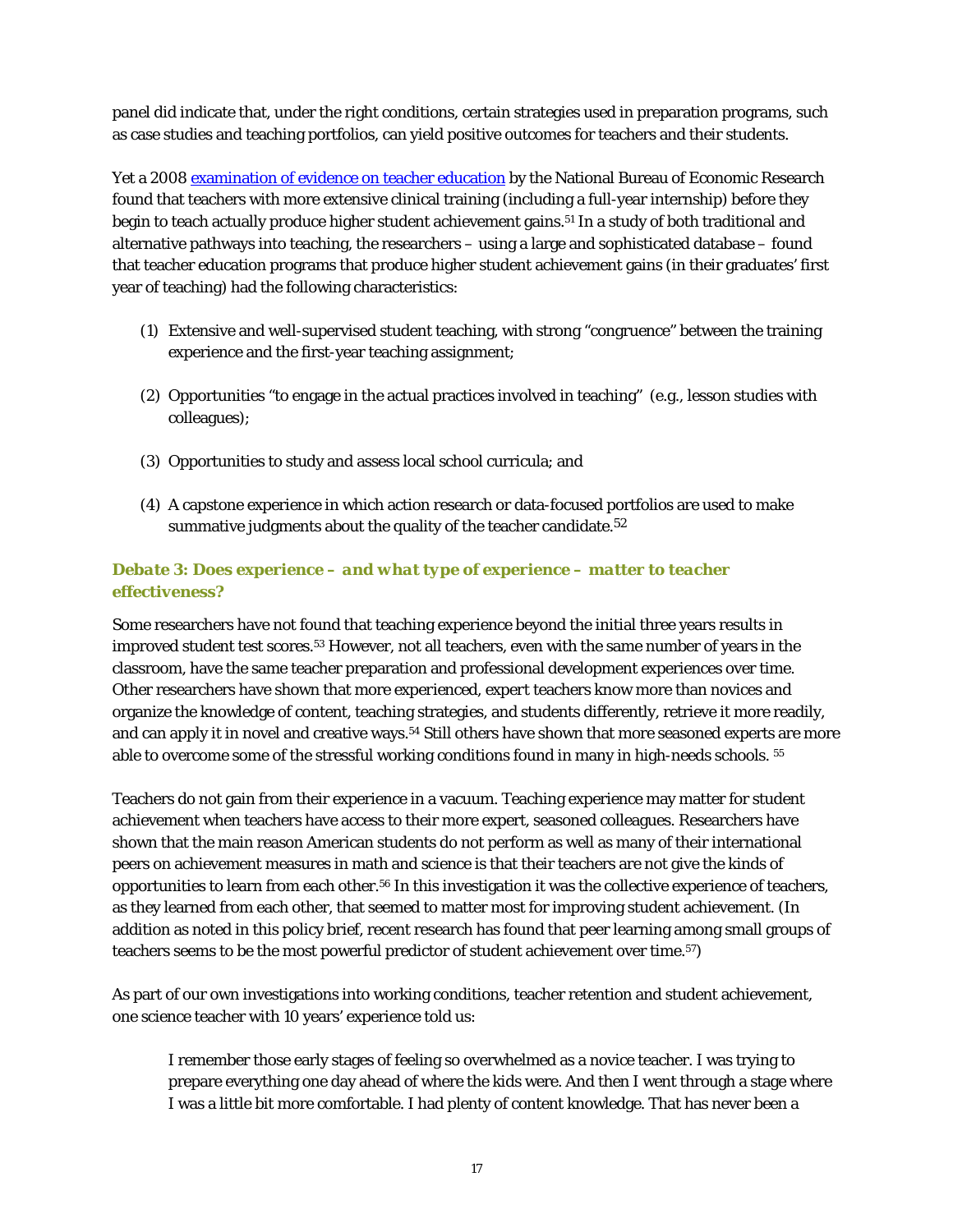problem. The problem has been how to teach it. If it was not for the mentor who helped me, and now my professional learning community, I would not be as effective as I am. I would have to honestly say that it's just in the last couple of years that I really feel good about my teaching and the results I am getting. I think that it really takes five years, with support, to become an effective teacher.

#### **Works Cited**

 $\overline{a}$ 

5 Darling-Hammond, L. & Sykes, G. (2003, September 17). Wanted: A national teacher supply policy for education: The right way to meet the 'highly qualified teacher' challenge. *Education Policy Analysis Archives, 11*(33). Retrieved October 30, 2009 at http://epaa.asu.edu/epaa/v11n33/; Murnane, R. J. (1985, June). Do effective teachers have common characteristics: Interpreting the quantitative research evidence. Paper presented at the National Research Council Conference on Teacher Quality in Science and Mathematics, Washington, DC; Sanders, W. L. & Rivers, J. C. (1996). *Cumulative and Residual Effects of Teachers on Future Student Academic Achievement.* Knoxville, TN: University of Tennessee Value-Added Research and Assessment Center; Wayne, A. J. & Youngs, P. (2003). Teacher characteristics and student achievement gains: A review. *Review of Educational Research, 73*(1), 89-122.

6 Kristof, N. (2006, April 30). Opening classroom doors. *New York Times.* Retrieved April 30, 2006 at

<sup>7</sup> Finn, C. & Wilcox, D. (1999, August 9). Board games: Failure of National Board for Professional Teaching Standards to accomplish objective of improving quality of teaching in the US. *National Review.* Retrieved July 1, 2007 at

<sup>8</sup> Rotherham, A. J. (2009). Achieving teacher and principal excellence: A guidebook for donors. Washington, DC: Philanthropy Roundtable. Retrieved November 8, 2009 at http://www.philanthropyroundtable.org/store\_product.as 9 See the Real World of Teach for America at http://learningmatters.tv/blog/video/the-real-world-of-teach-for-america-theseries/3669/.

10 Ripley, A. (2010, January/February). What makes a great teacher? *The Atlantic.* Retrieved February 10, 2010 at http://www.theatlantic.com/doc/201001/good-teaching.<br><sup>11</sup> Feistritzer, E. (2009). Alternative teacher certification: A state-by-state analysis 2009. Washington DC: NCEI.

 $^{12}$  Feistritzer, E. (2009). Alternative teacher certification: A state-by-state analysis 2009. Washington DC: NCEI.<br> $^{13}$  Sass, T. (2008). The stability of value added measures of teacher quality and implications for Washington DC: CALDER.

14 Coggshall, J. G., Ott, A., Behrstock, E. & Lasagna, M. (2009). Supporting teacher talent: The view from Generation Y. Washington, DC and New York: Public Agenda and Learning Point Associates. Retrieved February 25, 2010 at

Newmann, F. (2000). Chicago classroom demands for authentic intellectual work: Trends from 1997-1999. Chicago: Consortium on Chicago School Research; Ingersoll, R. & Perda, D. (2009). The mathematics and science teacher shortage: Fact and myth.

Philadelphia: Consortium for Policy Research in Education, University of Pennsylvania; Wei, R., Darling-Hammond, L., Andree, A. Richardson, N. & Orphanos, S. (2009). Professional learning in the learning profession: A status report on teacher development in the US and abroad. Dallas: National Staff development Council.<br><sup>16</sup> MetLife Foundation (2009). The MetLife survey of the American teacher: Collaborating for student success. New York: Author.

<sup>1</sup> Boyd, D., Lankford, H., Loeb, S., Rockoff, J. & Wyckoff, J. (2007). *The narrowing gap in New York City teacher qualifications and its implications for student achievement in high-poverty schools.* CALDER Working Paper 10; Ferguson, R. F. (1991). Paying for public education: New evidence on how and why money matters. *Harvard Journal on Legislation, 28*(2), 465-498; Hanushek, E. A. (1996). *School resources and achievement in Maryland.* Baltimore, MD: Maryland State Department of Education; Rivkin, S.G., Hanushek, E. A., & Kain, J. F. (2005). Teachers, schools, and academic achievement. *Econometrica, 73*(2), 417–58; Rockoff, J. E. (2004). The impact of individual teachers on student achievement: Evidence from panel data. *American Economic Review, 94*(2), 247–252; Sanders, W. L. & Rivers, J. C. (1996). *Cumulative and residual effects of teachers on future student academic* 

<sup>&</sup>lt;sup>2</sup> Cavalluzzo, L. (2004). Is National Board Certification an effective signal of teacher quality? Alexandria, VA: CNA Corporation; Goldhaber, D. & Anthony, E. (2004). Can teacher quality be effectively assessed? Seattle, WA: Center on Reinventing Public Education, University of Washington; Humphrey, D. C., Koppich, J. E. & Hough, H. J. (2005, March 3). Sharing the wealth: National Board Certified Teachers and the students who need them most. *Education Policy Analysis Archives, 13*(18); Sanders, W. L. & Rivers, J. C. (1996). Cumulative and residual effects of teachers on future student academic achievement. Knoxville, TN: University of Tennessee Value-Added Research and Assessment Center.

<sup>3</sup> Strizek, G. A., Pittsonberger, J. L., Riordan, K. E., Lyter, D. M., & Orlofsky, G. F. (2006). Characteristics of schools, districts, teachers, principals, and school libraries in the United States: 2003-04 Schools and Staffing Survey. Washington, DC: U.S. Department of Education, National Center for Education Statistics.

<sup>4</sup> Ingersoll, R. M. (1999). The problem of underqualified teachers in American secondary schools. *Educational Researcher, 28*(2). Retrieved September 15, 2008 from http://www.gse.upenn.edu/faculty\_research/docs/ER-RMI-1999.pdf; Mayer, D. P., Mullens, J. E. & Moore, M. T. (2002). Monitoring school quality: An indicators report. Washington, DC: National Center for Education Statistics. Retrieved September 15, 2008 from http://nces.ed.gov/pubs2001/2001030.pdf.

<sup>&</sup>lt;sup>15</sup> Berry, B., Daughtrey, A. & Wieder, A. (2010, February). A better system for schools: Developing, supporting and retaining effective teachers. New York and Hillsborough, NC: Teachers Network and the Center for Teaching Quality; Bryk, A. Nagaoka, J. &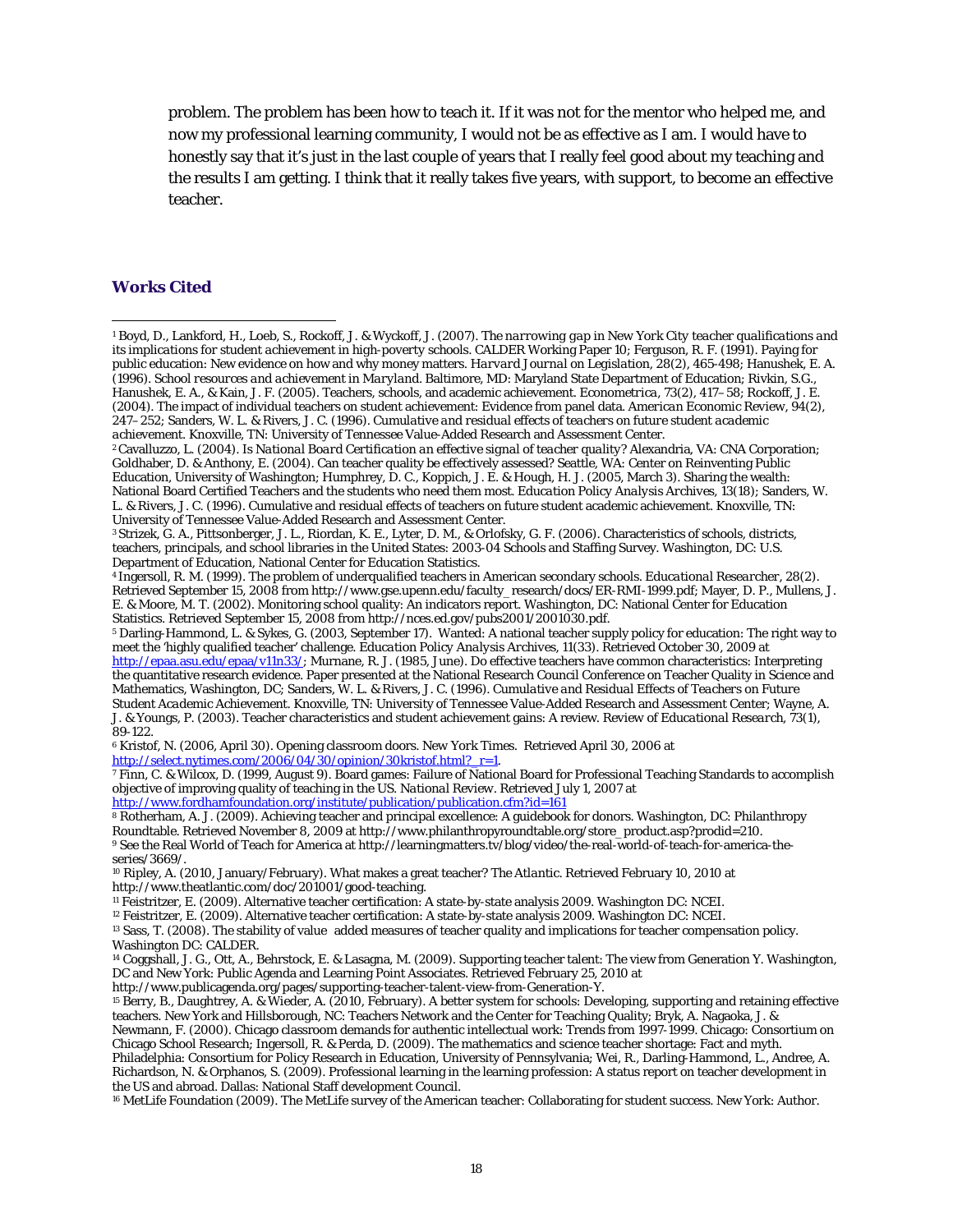17 Jackson, C. K. & Bruegmann, E. (2009, August). Teaching students and teaching each other: The importance of peer learning for teachers. NBER Working Paper 15202. Washington, DC: National Bureau of Economic Research.

|  | <sup>18</sup> Viadero, D. (2009). Top-notch teachers found to affect peers. <i>Education Week</i> . Retrieved September 1, 2009 at                                                       |  |  |  |  |
|--|------------------------------------------------------------------------------------------------------------------------------------------------------------------------------------------|--|--|--|--|
|  | $\mu_{\rm{tot}}/m_{\rm{tot}}$ and $\mu_{\rm{tot}}/m_{\rm{tot}}/m_{\rm{tot}}/2000/00/00/01/02$ near $\mu_{\rm{tot}}$ 24 m VOIE01 m $M_{\rm{tot}}$ 26 m UOE0 m m V2 m E m I m V2 m I m E D |  |  |  |  |

http://www.edweek.org/ew/articles/2009/09/01/03peer.html?tkn=VQ[F91pv4%2Fm1H05QrumV3xEwIqnZkr5Dl8iG.<br><sup>19</sup> Little, J. W. (1996, April). *Organizing schools for teacher learning*. New York: Paper presented at the annual meet

American Educational Research Association.<br><sup>20</sup> Rosenholtz, S. (1989). *Teacher's Workplace: The Social Organization of Schools.* New York: Longman.

<sup>21</sup> Goddard, Y., Goddard, R. D. (2007, April). A theoretical and empirical investigation of teacher collaboration for school

improvement and student achievement in public elementary schools. *Teachers College Record, 109*(4), 877–896.

22 Louis, K. S., Kruse, S. & Marks, H. (1996). Schoolwide professional community. In F. Newmann and Associates*. Authentic* 

Achievement: Restructuring Schools for Intellectual Quality, 179-203. San Francisco: Jossey-Bass.<br><sup>23</sup> Cohen, D. K., & Hill, H. C. (2001). Learning policy. New Haven, CT: Yale University Press.<br><sup>24</sup> Wei, R., Darling-Hammon resigned Staff Development Council.<br>
25 Bryk, A. S. & Schneider, B. (2002). Trust in Schools: A Core Resource for Improvement. New York: Russell Sage Foundation;<br>
<sup>25</sup> Bryk, A. S. & Schneider, B. (2002). Trust in Schools: Rosenholtz, S. J. (1989). *Teachers' Workplace: The Social Organization of Schools*. New York: Longman; Talbert, J., McLaughlin, M. & Rowan, B. (1993). Understanding context effects on secondary school teaching. *Teachers* <sup>26</sup> Johnson, J., Yarrow, A., Rochkind, A., and Ott, A. (2009). Teaching for a living: How teachers see the profession today. New York: Public Agenda Foundation.

27 Fine, S. (2009, August 9). Schools need teachers like me. I just can't stay. *Washington Post.* Retrieved on August 9, 2009 at

http://www.washingtonpost.com/wp-dyn/content/article/2009/08/07/AR2009080702046.html.<br><sup>28</sup> Berry, B. and Fuller, E. (2007). Stemming the tide of teacher attrition: How working conditions influence teacher career intentions

 $\overline{a}$ 

<sup>29</sup> Deming, W. E. (2000). *Out of Crisis.* Cambridge: MIT Press.<br><sup>30</sup> Silva, Elena (2009, October). Teachers at work: Improving teacher quality through school design. Washington, DC: Education **Sector** 

31 Berry, B. (2009, October). The teachers of 2030: Creating a student-centered profession for the 21st century. Hillsborough, NC: Center for Teaching Quality.

32 Ingersoll, R. M. (1999). The problem of underqualified teachers in American secondary schools. *Educational Researcher, 28*(2). Retrieved September 15, 2008 from http://www.gse.upenn.edu/faculty\_research/docs/ER-RMI-1999.pdf.

33 Murnane, R. J., & Steele, J. L. (2007). What is the problem? The challenge of providing effective teachers for all children. *The* 

<sup>34</sup> Hartman, C. (2002). High classroom turnover: How children get left behind. In Piche, D. M., Taylor, W. L. & Reed, R. A. (Eds.), *Rights at Risk: Equality in an Age of Terrorism,* 227-244; Rumberger, R. W. & Larson, K. A. (1998). Student mobility and the increased risk of high school dropout. *American Journal of Education, 107*(1), 1-35; US Government Accountability Office (1994). Elementary school children: Many change schools frequently, harming their education. Washington, DC: USGAO.

35 Harris, D. & Sass, T. (2006). "Teacher training and teacher value-added," paper presented at the 2006 conference of the American Education Finance Association.

36 Darling-Hammond, L. (2007). Recognizing and enhancing teacher effectiveness: A policymaker's guide. In L. Darling-Hammond and C. D. Prince (Eds.), *Strengthening Teacher Quality in High-Need Schools: Policy and Practice.* Washington, DC: The Council of Chief State School Officers

37 Rochkind, J.; Ott, A.; Immerwahr, J.; Doble, J.; & Johnson, J. (2007). Lessons learned: New teachers talk about their jobs, challenges, and long-range plans: A report from the National Comprehensive Center for Teacher Quality and Public Agenda. New York: Public Agenda.

38 Humphrey, D. C., Koppich, J. E., & Hough, H. J. (2005). Sharing the wealth: National Board Certified Teachers and the students who need them most. *Education Policy Analysis Archives*, *13*(18). Retrieved June 1, 2005 from http://epaa.asu.edu/epaa/v13n18/; Koppich, J. E. & Humphrey, D. C. (2006, April 3). Making use of what teachers know and can do: Policy, practice, and National Board Certification. *Education Policy Analysis Archives, 15*(7). Retrieved June 1, 2006 from ht

39 Berry, B. (2007). Recruiting and retaining quality teachers for high-needs schools: Insights from NBCT summits and other policy initiatives. Hillsborough, NC: Center for Teaching Quality.

40 Berry, B., Smylie, M., & Fuller, E. (2008). Understanding teacher working conditions: A review and look to the future. Report prepared for the Spencer Foundation. Hillsborough, NC: Center for Teaching Quality.

41 Dede, C. (2007, February). *Transforming education for the 21st century: New pedagogies that help all students attain* 

*sophisticated learning outcomes.* Raleigh, NC: Friday Institute.<br><sup>42</sup> Cochran-Smith, M. & Fries, M. K. (2002). The discourse of reform in teacher education: Extending the dialogue. *Educational Researcher*, 31(6), 26–28

<sup>43</sup> Goldhaber, D. & Anthony, E. (2004). Can teacher quality be effectively assessed? Seattle, WA: Center on Reinventing Public Education, University of Washington.

<sup>44</sup> Murnane, R. J., & Steele, J. L. (2007). What is the problem? The challenge of providing effective teachers for all children. *The* 

*Future of Children, 17*(1), 15-43.<br><sup>45</sup> Cochran-Smith, M. & Zeichner, K. (2005). Studying teacher education: The report of the AERA Panel on Research and Teacher Education. Mahwah, NJ: Lawrence Erlbaum.

46 Decker, P.T., Mayer, D.P. & Glazerman, S. (2004). *The Effects of Teach For America on Students: Findings from a National* 

<sup>47</sup> Berry, B. (2005, October 19). Teacher quality and the question of preparation. *Education Week.* Retrieved April 1, 2009 from http://www.edweek.org/ew/articles/2005/10/19/08berry.h25.html.

http://www.edweek.org/ew/articles/2005/10/19/08berry.h25.html. 48 Corcoran, S. P., & Jennings, J. L. (2009). *Review of "An Evaluation of Teachers Trained Through Different Routes to Certification: Final Report."* Boulder, CO and Tempe, AZ: Education and the Public Interest Center & Education Policy Research Unit. Retrieved November 1, 2009 from http://epicpolicy.org/thinktank/review-evaluation-of-teachers.